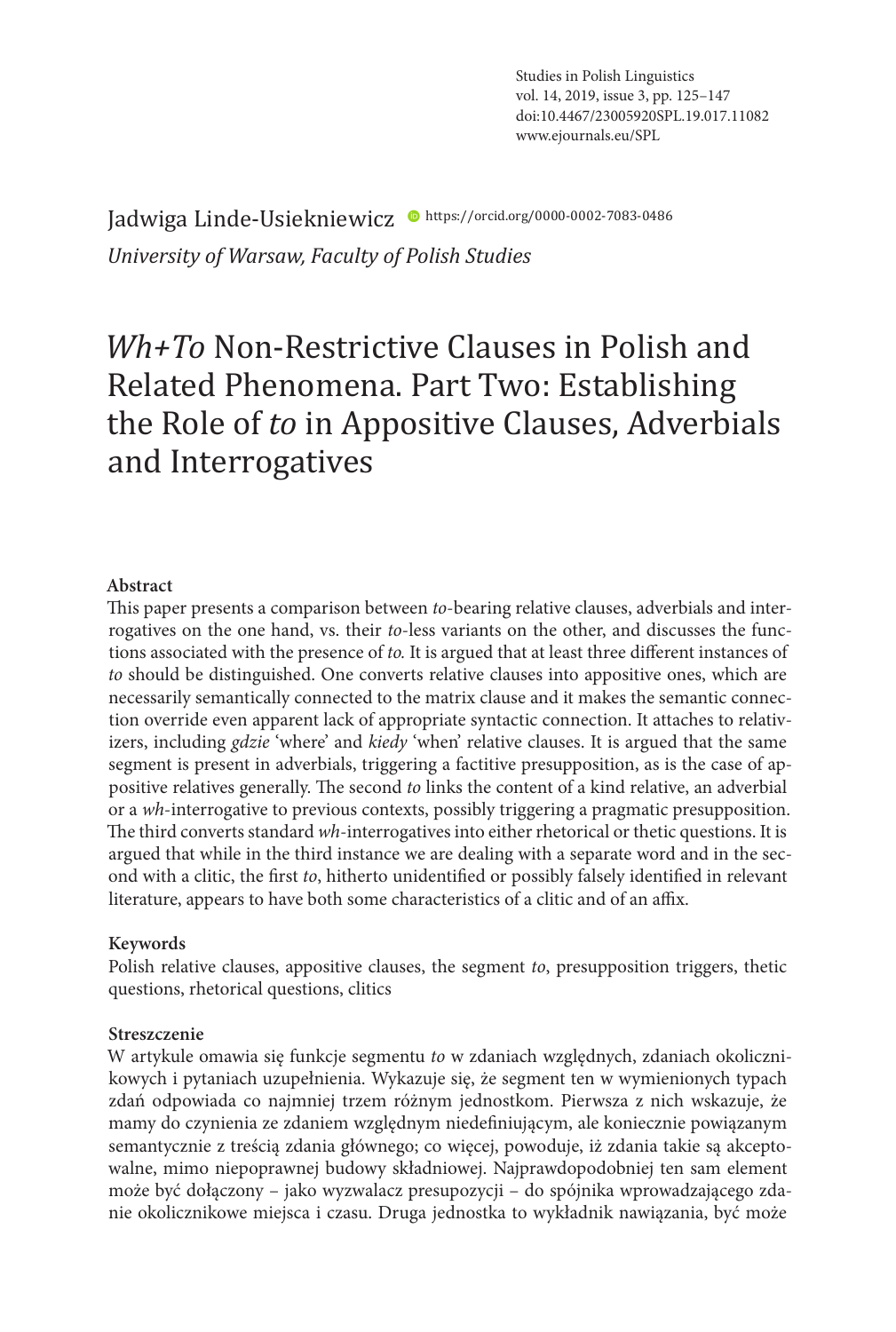związany z presupozycją pragmatyczną, obecna w pytaniach uzupełnienia i w zdaniach względnych utożsamiająco-uogólniających. Trzecia jednostka natomiast, pojawiająca się w pytaniach, przekształca je w pytania retoryczne lub tetyczne. O ile ta ostatnia jednostka ma status wyrazu, o tyle wykładnik nawiązania wykazuje wszelkie własności wiązane z klitykami. Status pierwszej jednostki jest problematyczny, jako że wykazuje zarówno cechy klityki, jak i afiksu.

#### **Słowa kluczowe**

zdania względne w języku polskim, zdania niedefiniujące, segment *to*, wyzwalacze presupozycji, pytania tetyczne, pytania retoryczne, klityki

### Introduction

In Part One of the paper, I have presented an overview of Polish relative clauses with and without *to.* I have argued that Polish possesses not only restrictive and appositive relative clauses, but also two types of relative clauses of the 'third kind', i.e. degree relatives and kind relatives (cf. Grosu and Landman 1998 for theoretical approaches; Buttler et al. 1971 and Przepiórkowski et al. 2002 for kind relatives in Polish). I have also shown that among non-restrictive relative clauses one can find two types of pseudo-relative clauses: one that describes a simultaneous event (cf. Cinque 1996) and one that describes a consecutive event. I have also argued that when *to* is introduced after the relativizer *który* in a non-restrictive clause, it converts the clause into an appositive one.

In this part, a fine-grained distinction between *to*-bearing and *to*-less appositive clauses is discussed (Section 4). Section 5 broadens the scope of inquiry and discusses the role of *to* in clauses with relativizers *kiedy* 'when' and *gdzie* 'where'*.* Section 6 presents an overview of the impact of *to* on relative clauses and presents a preliminary conclusion. In Section 7, the discussion is extended to cover the role of *to* in *wh-*adverbials and *wh-*interrogatives. Part Two ends with a Conclusions section, in which the possibility of linking the observed effects to a single element *to* is discussed. The numbering of sections and examples is continuous for both parts.

## 4. *Który* and *który to* in appositive relative clauses: a closer look

Given the fact that the presence of the segment *to* after *który* mainly disables a non-appositive reading of relative clauses, it is not surprising that it does not negatively affect the acceptability of true appositive clauses (with one exception, discussed below). Interestingly, it almost does not alter their behavior in diagnostic contexts for unintegrated appositives, as can be seen by comparing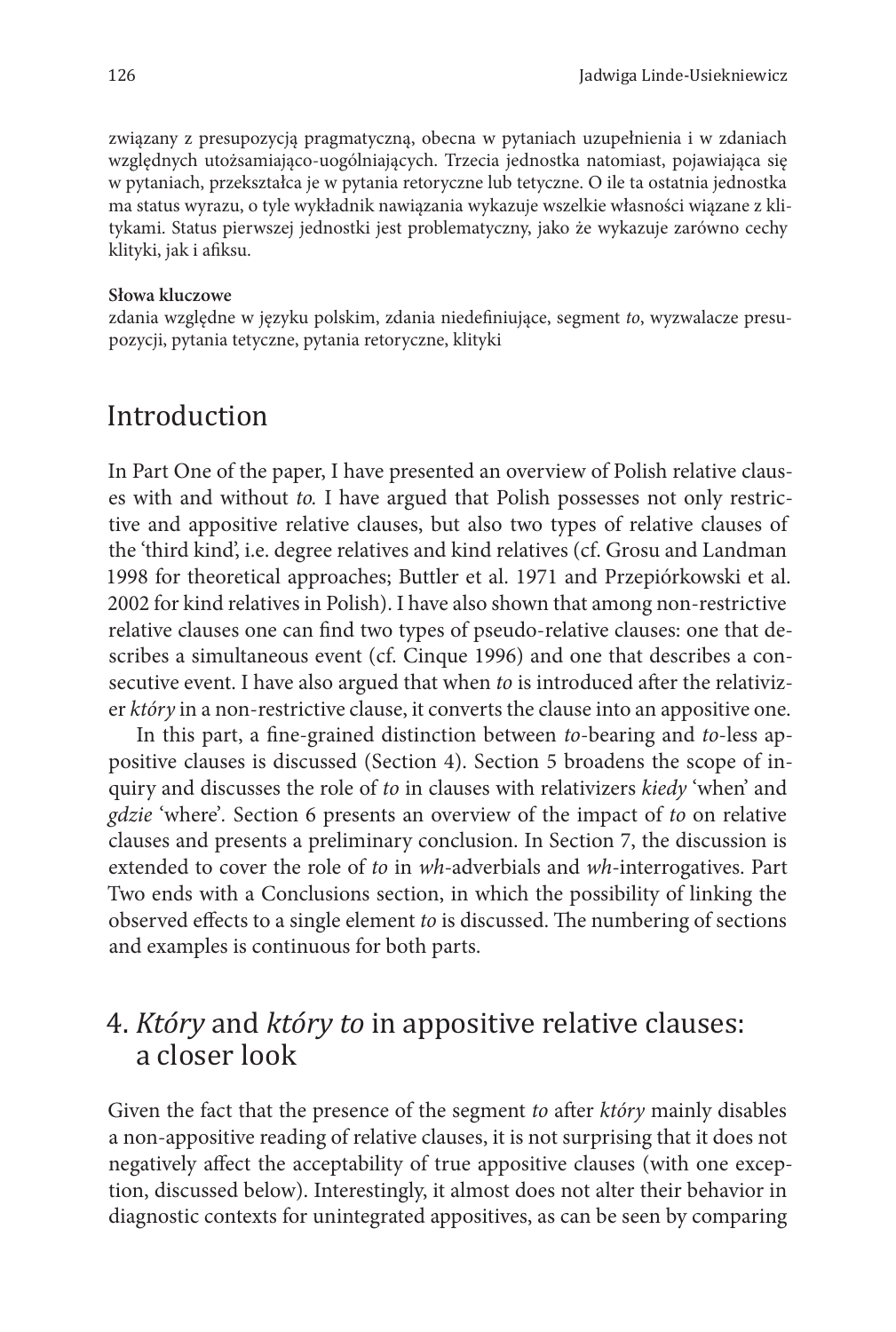Citko's (2016) examples with their modified *to*-bearing counterparts, though it enhances acceptability in less straightforward situations.

## 1. Heavy pied-piping

Some pied-piped constructions are not affected by *to*:

(59) *Zaprosiliśmy naszego byłego prezydenta*, *popularność wykładów którego (to) była imponująca.* 'We invited our former president, the popularity of whose lectures was quite impressive.' (adapted from Citko 2016: 89)

Yet, when heavy pied piping is associated with a morphological mismatch between the head and the relativizer, which can be seen in the approximate Polish renderings of Cinque's original example, repeated here as (60), given in (61) and (62), the presence of *to* improves acceptability:

- (60) *Giorgio non era certo un romanziere, la prima virtù dei quali è quella di catturare l'interesse del lettore*. 'G. was no novelist (sing.), the first virtue of whom (pl.) is that of catching the reader's interest.'
- (61) ?*Jerzy z pewnością nie był powieściopisarzem, największą zaletą których ma być zafascynowanie czytelnika.*
- (62) *Jerzy z pewnością nie był powieściopisarzem, największą zaletą których to ma być umiejętność zainteresowania czytelnika.*

## 2. Non adjacency to the head

Also the non-adjacent appositive relative clause is slightly improved with *to*, though – given some constraints, possibly of semantic nature yet to be understood (cf. Cinque 2008: 103) – some examples of non-adjacent relative clauses may appear doubtful. Such is the case of Citko's (2016, (7)) example, which in her paper serves as evidence for the presence of non-adjacent appositive clauses in Polish.

(63) *Odkąd Kowalscy wyjechali, których nikt nie zaprosił, mamy święty spokój*. 'Since the Kowalskis left, who no one invited, all is quiet.' (Citko 2016: (7))

However, I find both her original version, quoted above, and a *to*-appended version (64) rather awkward, unless the relative is introduced as a sort of parenthetical afterthought in a spontaneous spoken discourse (cf. Guz 2017).<sup>1</sup>

<sup>&</sup>lt;sup>1</sup> I am indebted to Ewa Willim for that observation.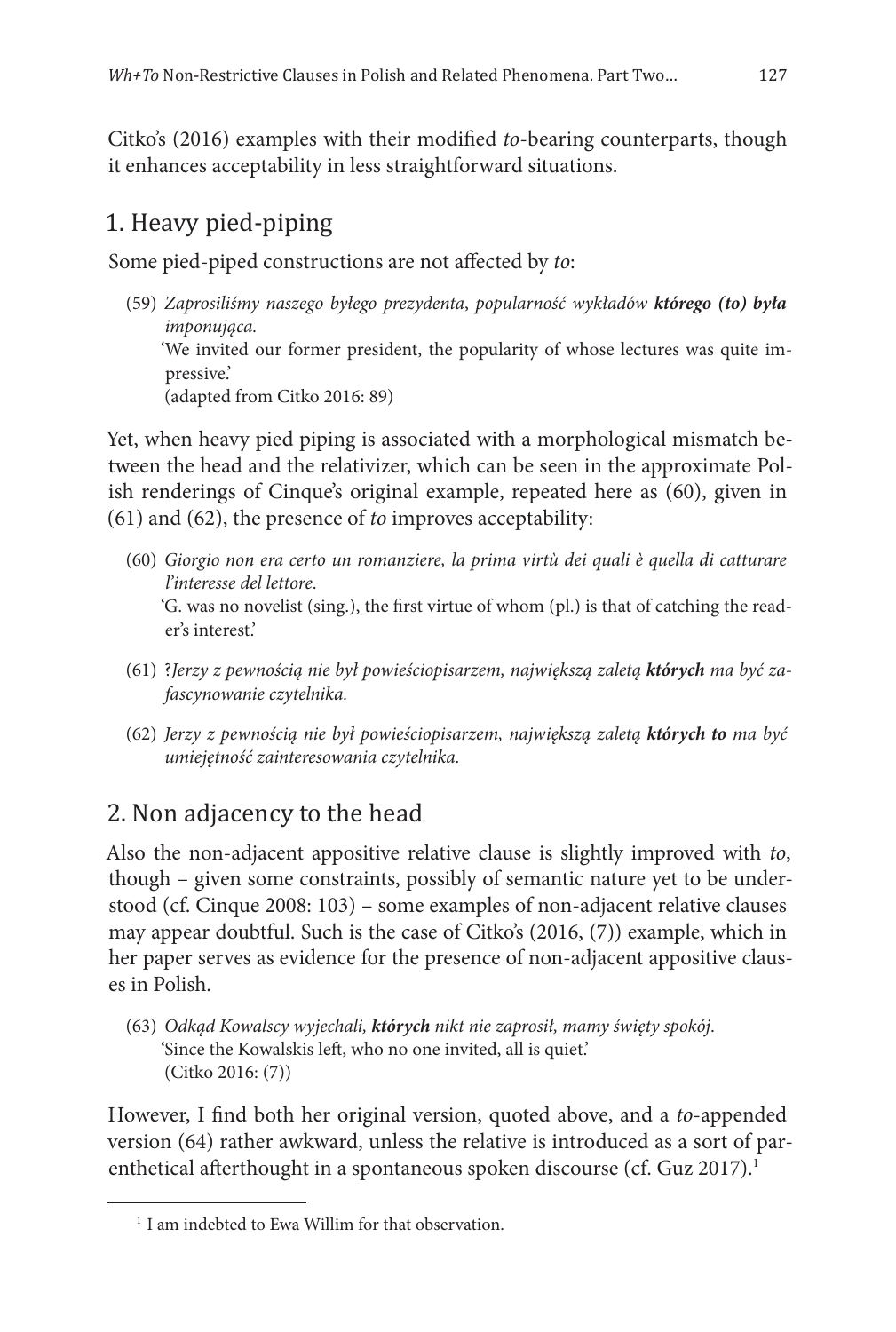(64) ?*Odkąd Kowalscy wyjechali, których to nikt nie zaprosił, mamy święty spokój.*

Much more telling effects are obtained with Polish rendering of Cinque's (2008: 103) original example in (65):

(65) *Da quando i russi se ne sono andati, i quali non si erano mai veramente integrati con la popolazione, la pace è finite.* 'Since the Russians left, who had never really mixed with the population, there is no more peace.'

The direct rendering of (65) in Polish, is awkward, as shown in (66), and it is not much improved by appearance of to, as (67) demonstrates:

- (66) ?*Odkąd Rosjanie wyjechali, którzy nigdy naprawdę nie integrowali się z ludnością, nie ma już spokoju.*
- (67) ?*Odkąd Rosjanie wyjechali, którzy to nigdy naprawdę nie integrowali się z ludnością, nie ma już spokoju.*

However, if the matrix clause is modified to say that peace has finally reigned after the Russians left, there is a notable rise in acceptability when *to* is added.

- (68) ?*Odkąd Rosjanie wyjechali, którzy nigdy naprawdę nie integrowali się z ludnością, zapanował spokój.* 'Since the Russians left, who had never really mixed with the population, peace has reigned.' (transl. JL-U)
- (69) *Odkąd Rosjanie wyjechali, którzy to nigdy naprawdę nie integrowali się z ludnością, zapanował spokój.*

The difference in acceptability between (68) and (69) is crucial to my proposed analysis of the function of the segment *to*, and will be elaborated upon later.

## 3. Split antecedents

Sentences with split antecedents are awkward, and subject to some restrictions. Citko (2016: (8)) gives the example adapted from English, about people eating different kind of cakes.

(70) *Jan lubi pączki*<sup>j</sup> *, a Maria woli rogaliki*<sup>i</sup> *, które***i+j** *jedzą z masłem*. 'Jan likes doughnuts, but Maria prefers croissants, which they eat with butter.' (Citko 2016: (8))

Interestingly, there is no difference in acceptability between the *to*-less (70) and the *to-*bearing (71):

(71) *Jan lubi pączki*<sup>j</sup> *, a Maria woli rogaliki*<sup>i</sup> *, które***i+j** *to jedzą z masłem.*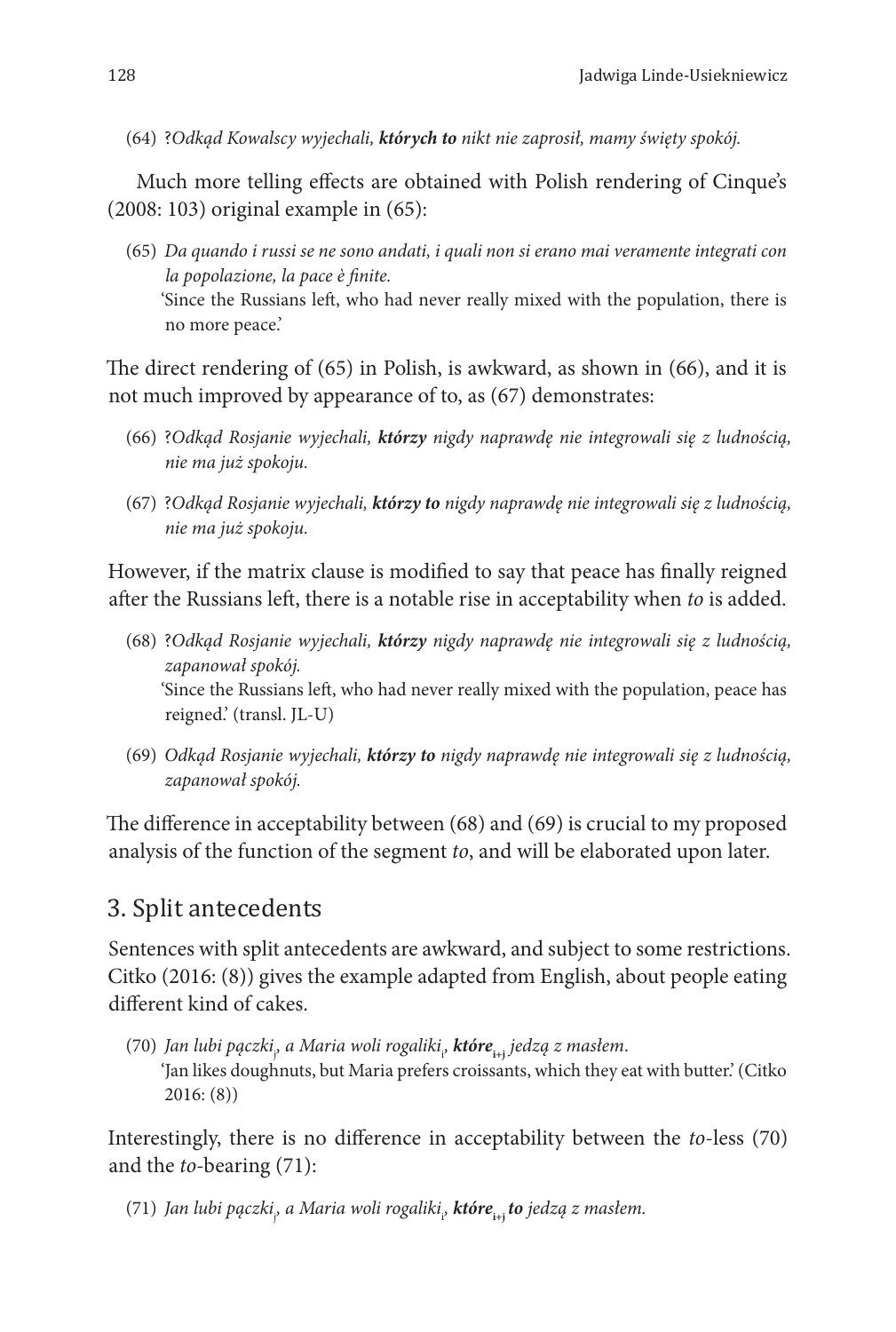However, I would argue that the reading upon which *który* refers both to doughnuts and croissants is coerced<sup>2</sup> here by the plural verb in the matrix clause, which enhances an *ad sensu* interpretation, according to which each of the protagonists eats their favorite cake. I will show below that when the semantically coercive element is removed, the situation changes dramatically. In addition, adjacency of plural *które* to grammatically plural noun *rogaliki,*  'croissants' makes (70) and (71) grammatically correct, though the normatively construed sense would have both Jan and Maria eat croissants with butter, despite Jan's culinary preference. The importance of apparent grammaticality in acceptability judgments may explain why such split antecedent constructions are possible in Polish, and others are not. For example, Cinque's Italian example (39), repeated here for convenience, cannot be rendered in Polish, either with or without *to*:

- (39) Se Carlo<sub>i</sub>non amava più Anna<sub>;</sub>, i quali <sub>i+j</sub> d'altra parte non si erano mai voluti vera*mente bene, una ragione c'era*. 'If Carlo was no longer in love with A., who at any rate never really loved each other, there was a motive.' (Cinque 2008: 104)
- (72) *\*Jeżeli Karol nie kochał już Anny, którzy (to) skądinąd nigdy się nie kochali, był to motyw.*

Yet within the doughnut vs. croissant scenario it is possible to come up with a pair of examples in which the presence of *to* does improve acceptability:

- (73) \**Jan kupił pączka, a Maria rogalika, które przybrano lukrem.* 'Jan bought a doughnut and Maria a croissant, [both of] which had been decorated with icing.'
- (74) *Jan kupił pączka, a Maria rogalika, które to przybrano lukrem.*

Here again the difference in acceptability between (73) and (74) is crucial to my proposed analysis of the function of the segment *to*, and will be elaborated upon later.

#### 4. Mismatches in illocutionary force

In such cases the addition of *to* renders the sentence more natural (compare (75) with (76)):

- (75) *To jest nowy prezydent, dla którego natychmiast znajdź miejsce!* 'This is the new president, for whom find a place immediately.' (Citko 2016: (6a))
- (76) *To jest nowy prezydent, dla którego to natychmiast znajdź miejsce!*

<sup>&</sup>lt;sup>2</sup> The term coercion is used here accordingly to Lauwers and Willems (2011).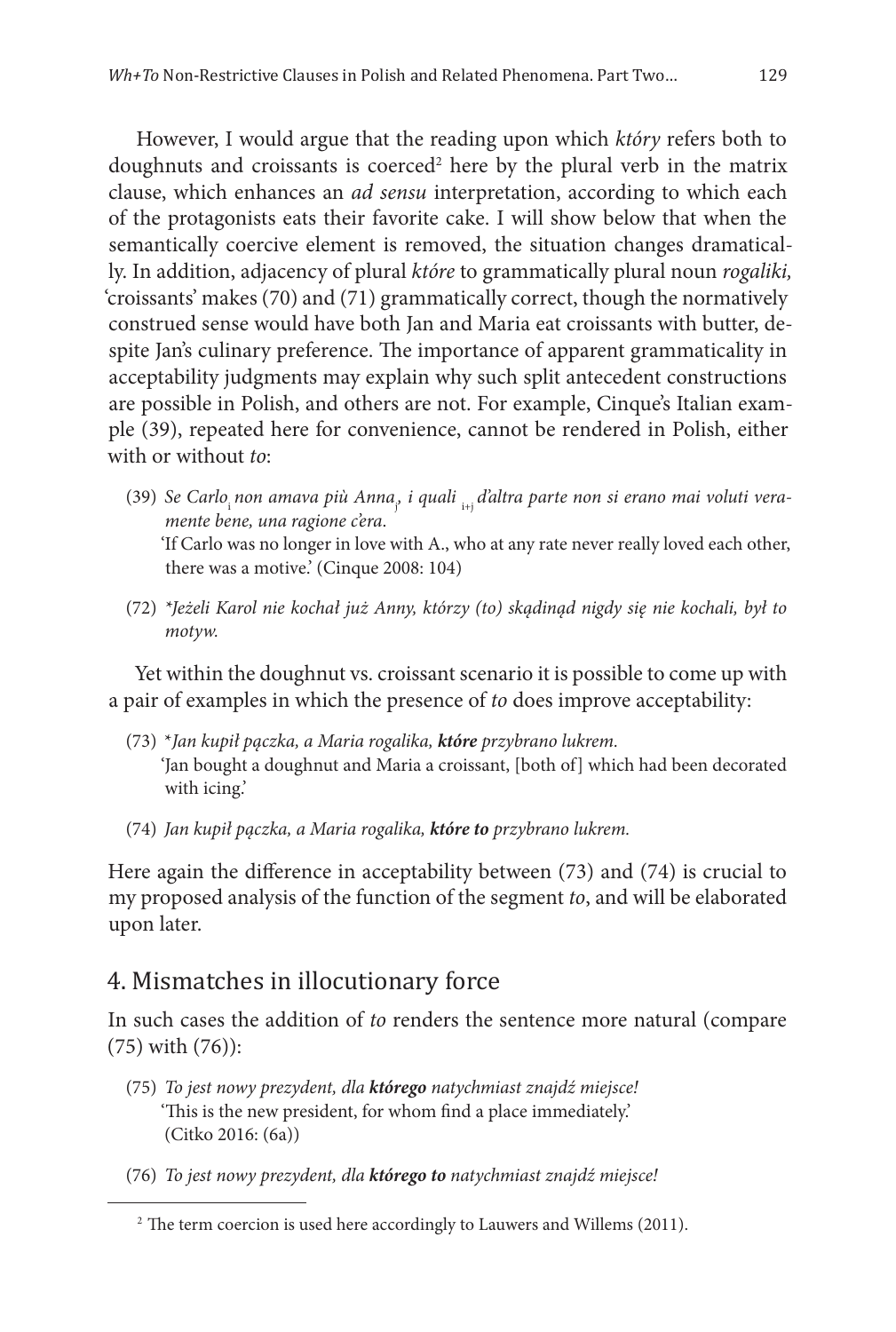## 5. Temporal heads

Citko (2016: 92) rightly notes that *który* appositive relatives "are degraded with temporal heads", providing the following example as evidence:

(77) ?\**W zeszłym roku, w którym Jan się urodził, było bardzo ciepło*. in last year in which Jan REFL was born was very warm 'Last year, when Jan was born, was very warm.' (Citko 2016: (17))

Adding *to* improves (77)'s acceptability only slightly, if at all, as can be seen in (78):

(78) ??*W zeszłym roku, w którym to Jan się urodził, było bardzo ciepło*.

What seems to partly salvage both (77) and (78) is the syntactic parallelism between the adverbial within the matrix clause and the relativizer, since both are parallel prepositional phrases, thus having the relativizer apparently match the noun within the adverbial. Without a prepositional phrase in the adverbial the sentence is degraded, as can be seen in (79):

(79) \**Zeszłego lata, w którym (to) Jan się urodził*, *było bardzo ciepło.* LastGEN summerGEN in which Jan REFL was born was very warm 'Last summer, when Jan was born, (it) was very warm.' (transl.JL-U)

In addition, syntactic parallelism in case alone between adverbial and relativizer does not prevent the sentence from being degraded, as can be seen in (80):

(80) \**Zeszłego lata, którego (to) Jan się urodził*, *było bardzo ciepło.* lastGEN summerGEN whichGEN Jan refl was born was very warm

Actually, Cinque's original example in (81) structurally resembles (80), since both (80) and (81) bear no apparent prepositional phrase the syntax of which can be mirrored in the relative:

(81) \**La settimana prossima, la quale sono in ferie, ti vengo a trovare.* 'Next week, which I am on holidays, I will come and visit you.' (Cinque 2008: 108)

Yet, curiously, it is the presence of the preposition in the temporal head that plays an important role in acceptability of examples (77)–(80). While (79) and (80), which have the temporal head in the genitive, are unacceptable, with (77) and (78) the judgment is less straightforward. In addition, if the prepositional phrase within the adverbial, matched by the prepositional phrase in the relative, contains an expression that is not a frozen or semi-frozen structure (as is the case in (77) and (78)), the insertion of *to* seems to prevent the degradation. If a calendar year is substituted as for *zeszły* 'last' and follows the noun *rok* 'year', the *to-*less version (82) becomes marginally acceptable, and the *to-*bearing version – fully acceptable: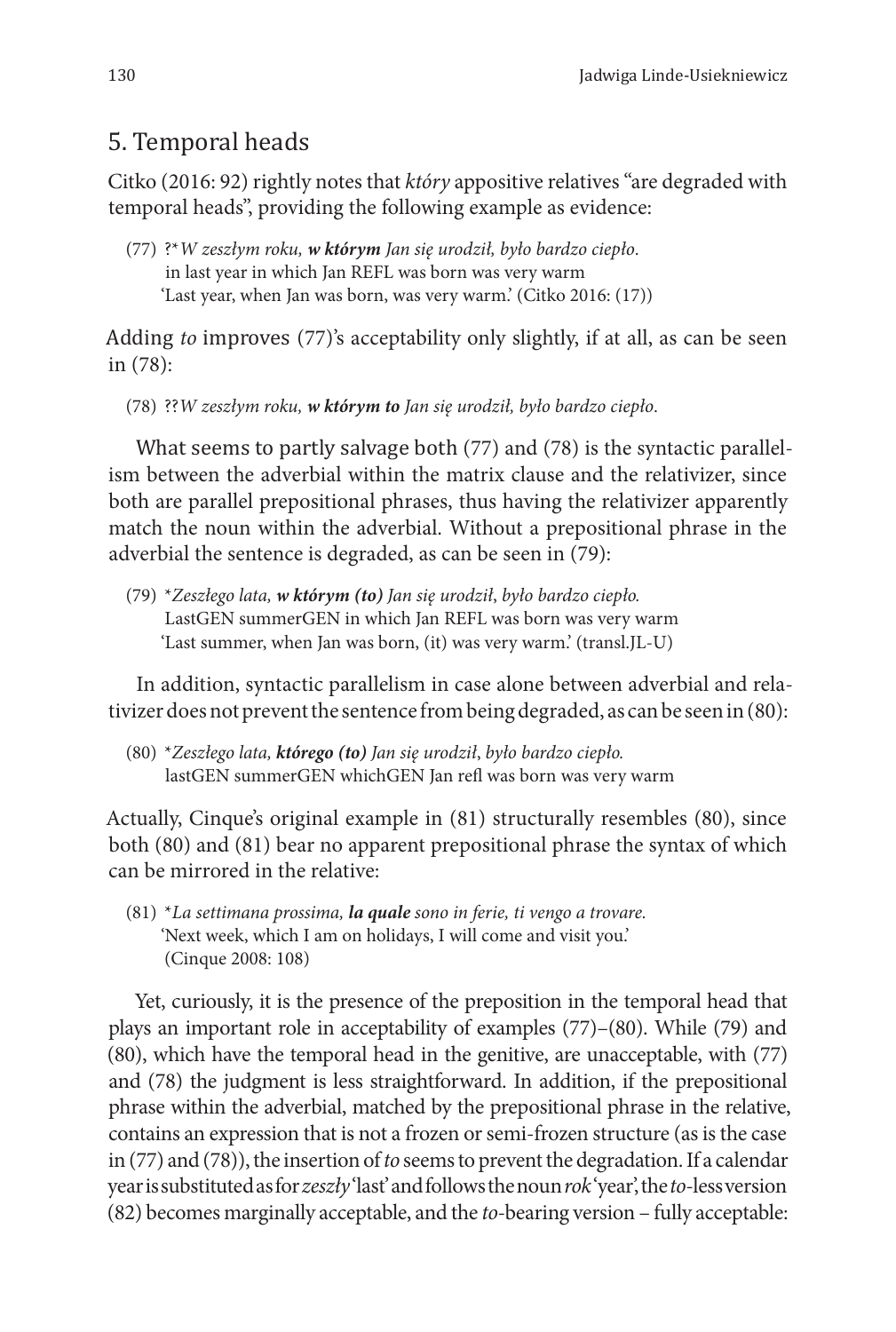- (82) ?*W roku 1985, w którym Marta się urodziła, mleko w proszku było na kartki.* 'In the year 1985, when Marta was born, powdered milk could be only bought with coupons.'3
- (83) *W roku 1985, w którym to Marta się urodziła, mleko w proszku było na kartki.*

Interestingly, this is the case of expressions in which the numeral follows the noun. In reverse order both versions are far less felicitous, but the *to*-bearing relative is marginally better:

- (84) \**W 1985 roku, w którym Marta się urodziła, mleko w proszku było na kartki.*
- (85) ?*W 1985 roku, w którym to Marta się urodziła, mleko w proszku było na kartki.*

There are several tentative explanations for the differences observed between (82) and (83) on the one hand and (84) and (85) on the other. The simplest one is that numeral-first unmarked pattern is closer to semi-frozen structures, while the reversed pattern, being marked, is not. That would account for the parallel behavior of (77)–(78) and (84)–(85) respectively. However, the difference between numeral-first pattern and noun-first pattern may be related to the overall differences between preposed and postposed attributes in Polish. When the attribute is post-posed it acquires either a 'class-establishing' meaning (traditionally called 'classificatory' (as opposed to 'property-denoting' meaning, traditionally called 'qualitative') (Linde-Usiekniewicz 2016b), or – with an appropriate intonation pattern – a contrastive character (Linde-Usiekniewicz 2008: 260). If that were the case, it could be argued that the improvement in acceptability is due to marking the relative clause as unequivocally appositive, thus avoiding a possible mismatch between specific antecedents and a possibly restrictive reading of the relative.

The observations presented so far in this section focused on the positive impact of the segment *to* in appositive relative clauses. However, there are instances in which the segment in question degrades the acceptability. Such is the case of semantically unrelated, i.e. parenthetical, appositive relative clauses. Thus while (46), repeated here for convenience is quite acceptable, its *to-*bearing variants are not unless we envisage a situation in which the feature of being born on a Friday, or dressing in pink, or running in marathons is pragmatically related to one's academic choices:

(46) *Janek, który urodził się w piątek//ubiera się na różowo//biega w maratonach//…//, studiuje matematykę.*

'John, who was born on a Friday//dresses in pink//runs in marathons//..., studies mathematics.' (transl. JL-U)

<sup>&</sup>lt;sup>3</sup> In Poland at that time, baby formulas were made from powdered milk, rather than bought ready-made.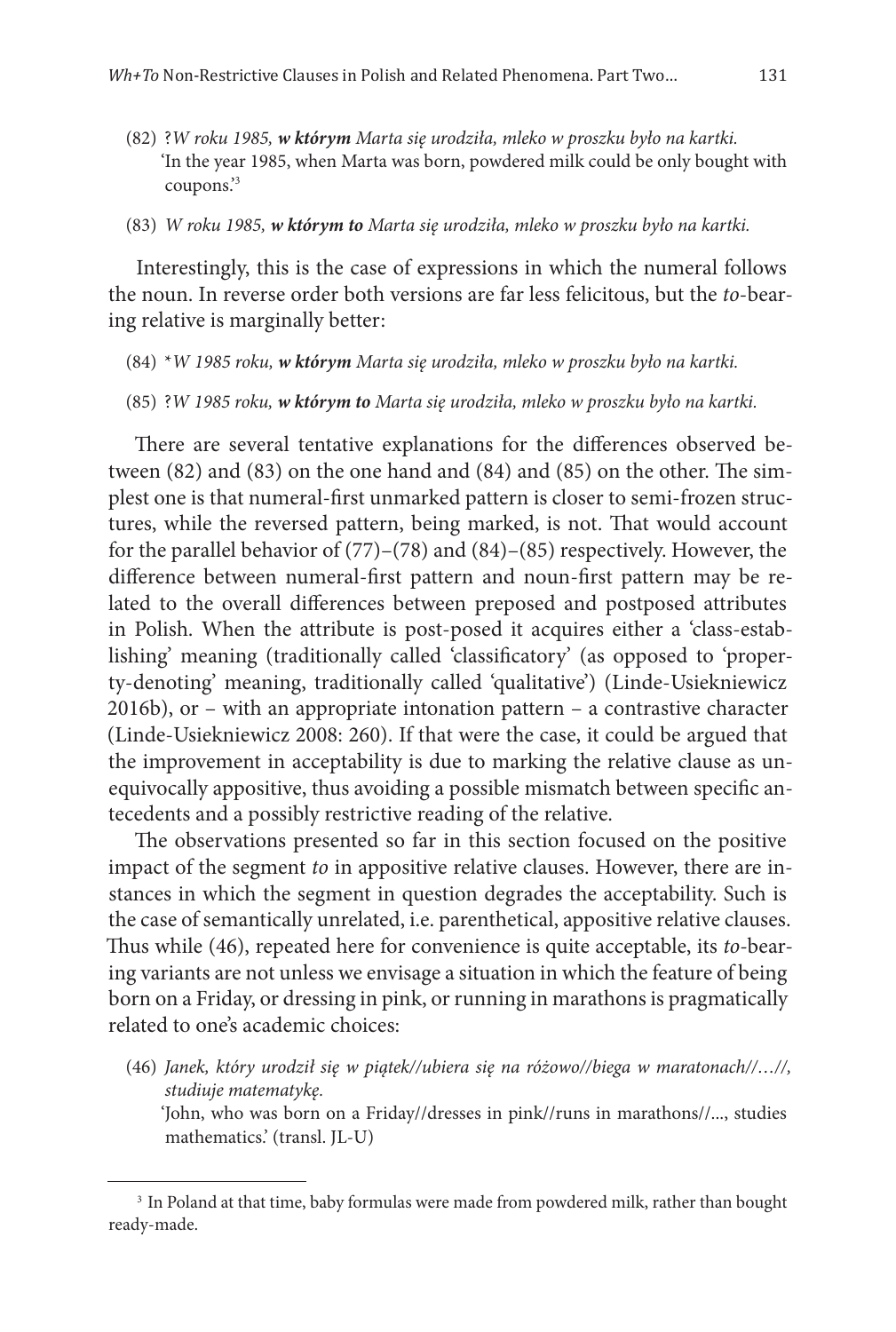- (86) \**Janek, który to urodził się w piątek, studiuje matematykę.* 'John, who was born on a Friday, studies mathematics.' (transl. JL-U)
- (87) \**Janek, który to ubiera się na różowo, studiuje matematykę.* 'John, who dresses in pink, studies mathematics.' (transl. JL-U)
- (88) \**Janek, który to biega w maratonach, studiuje matematykę.* John, who runs in marathons, studies mathematics.' (transl. JL-U)

To sum it up: the addition of *to* to appositive relative clauses is not neutral, as it affects their acceptability either positively or negatively. The acceptability can be improved when the syntactic pattern associated with unintegrated appositive relative clauses goes against standard morphosyntax of relative clauses, i.e. in the case of split antecedents (cf. (74)), heavy pied piping together with morphological mismatch between the antecedent and the relativizer (cf. (62)), non-adjacency to the head (cf. (69)) and temporal heads (cf. (83)).

In addition, with non-adjacent head it is necessary for the purport of the relative to be such that it can be partly causally related to the purport of the matrix clause. This is clear in the Polish version of the 'Russians scenario' in (69).<sup>4</sup> If the Russians remained unintegrated with the population, it is quite easy to imagine how their leaving could have contributed to the restoration of peace, but quite difficult to imagine how their leaving could have fomented the unrest.

On the other hand, a semantic relation between the purport of the appositive relative clause and the matrix is necessary for *który to* clauses. It can be quite vague, as in the place for the new president scenario in (76). Nevertheless, the addition of a *to* segment to an appositive relative clause unrelated to the matter at hand either degrades it or imposes the reading under which the purport of the relative is relevant to the discourse, i.e.is at-issue.

## 5. Other *wh* and *who to* relativizers

As already mentioned in Introduction in Part One, relative clauses can also be introduced by *kiedy* 'when' and *gdzie* 'where'. When *to* is added to *kiedy*, the only reading available is appositive, e.g. in (89), which is a *to-*modified version of (12) from Part One.

(89) *Tęsknię za czasami, kiedy to z wakacji przywoziło się rolkę filmu ORWO 36x24*. (NKJP)

'I miss the times when one used to bring back a roll of ORWO film 36x24 from one's holidays.' (transl. JL-U)

<sup>&</sup>lt;sup>4</sup> The analysis presented here may be not appropriate for the original Italian sentence (65).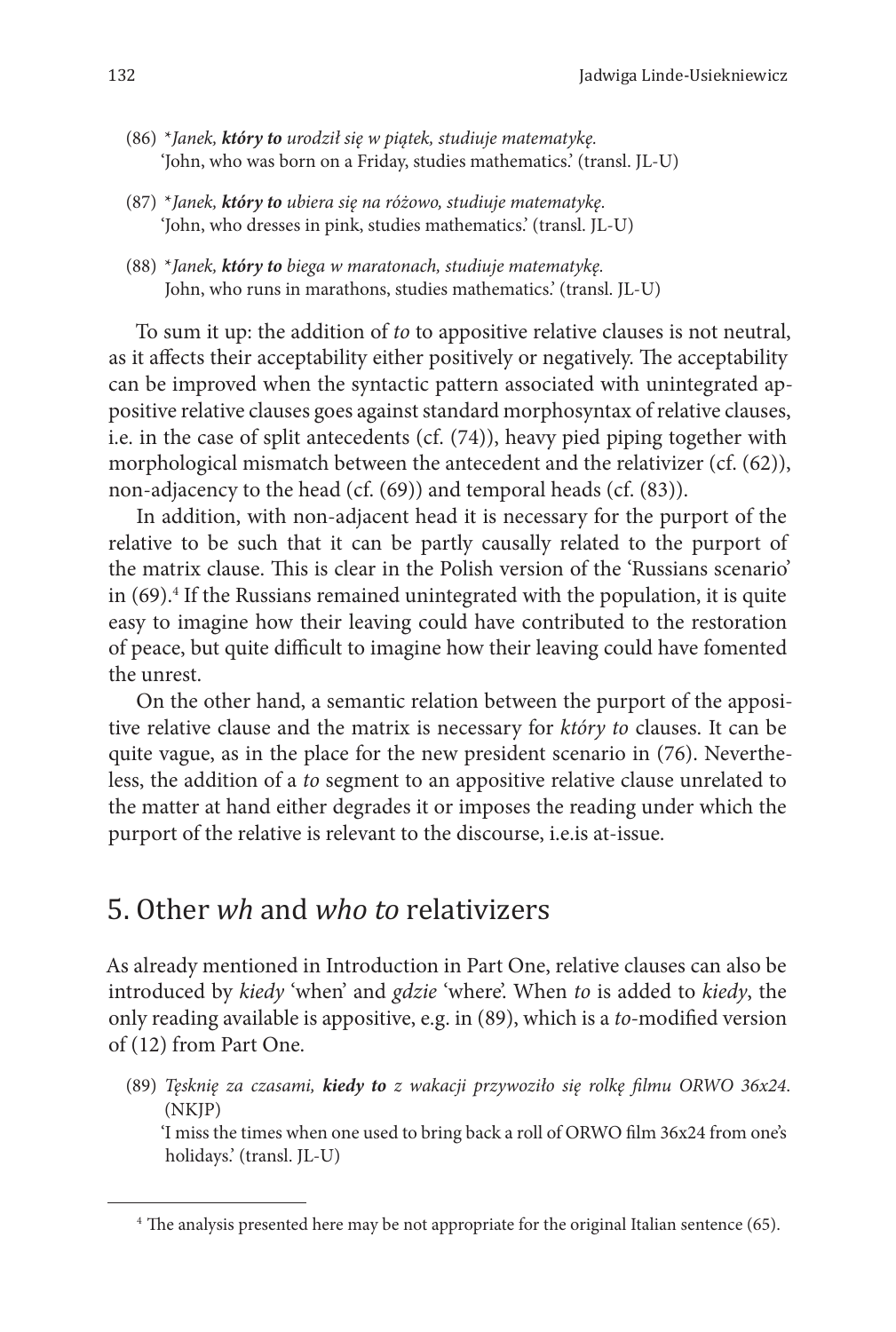Moreover, temporal relativizer *kiedy*, both with and without *to,* is acceptable in appositive relative clauses with temporal heads, e.g.:

- (90) *W zeszłym roku, kiedy (to) Jan się urodził, było bardzo ciepło*. 'Last year, when Jan was born, was very warm.' (transl. JL-U)
- (91) *Zeszłego lata, kiedy (to) Jan się urodził*, *było bardzo ciepło.* 'Last summer, when Jan was born, (it) was very warm.'

In (90) and (91) the presence of *to* enhances the appositive reading (the restrictive reading is blocked by determined character of the temporal adverb in the matrix clause).

*Gdzie* relative clauses can in fact be either appositive or restrictive. With *to*  added to a relative clause, the reading becomes uniquely appositive, as in (92), which is a *to-*modified version of (13) from Part One:

(92) *Na zakończenie sezonu mamy jakieś lampki wina, są kraje, gdzie to wino podaje się do kolacji, nawet wśród sportowców.* (NKJP)

'To end the season glasses of wine are served, there are countries, where wine is served with dinner, even among the athletes.' (transl. JL-U)

Interestingly, *gdzie* can substitute for *który* in consecutive pseudo-relatives, maintaining the same ambiguity, given an appropriate sentential context:

(93) *Weszli do pokoju, gdzie rozpoczęto rozmowę.*

'They entered a/the room, where the conversation began.' (transl. JL-U) Consecutive reading: they<sub>i</sub> entered the room where they<sub>i</sub> started the conversation 'They entered a/the room where the conversation had begun.' (transl. JL-U) Restrictive reading: they $_{\rm_1}$  entered the room where they $_{\rm j}$  had started the conversation

'They entered the room, where the conversation had begun.' (transl. JL-U) Appositive reading: they<sub>1</sub> entered the room, where they<sub>1</sub> had started the conversation

When the matrix clause is negated, only appositive and restrictive interpretations are available, i.e.:

(94) *Nie weszli do pokoju, gdzie rozpoczęto rozmowę.*

'They did not enter the room where the conversation had begun.' (transl. JL-U) Restrictive reading: they<sub>1</sub> did not enter the room where they<sub>2</sub> had begun the conversation

'They did not enter the room, where the conversation had begun.' (transl. JL-U) Appositive reading: they<sub>1</sub> did not enter the room, where they<sub>2</sub> had begun the conversation

When *to* is added, the restrictive meaning is blocked, as in the *który to* version, and the consecutive pseudo-relative reading seems doubtful unless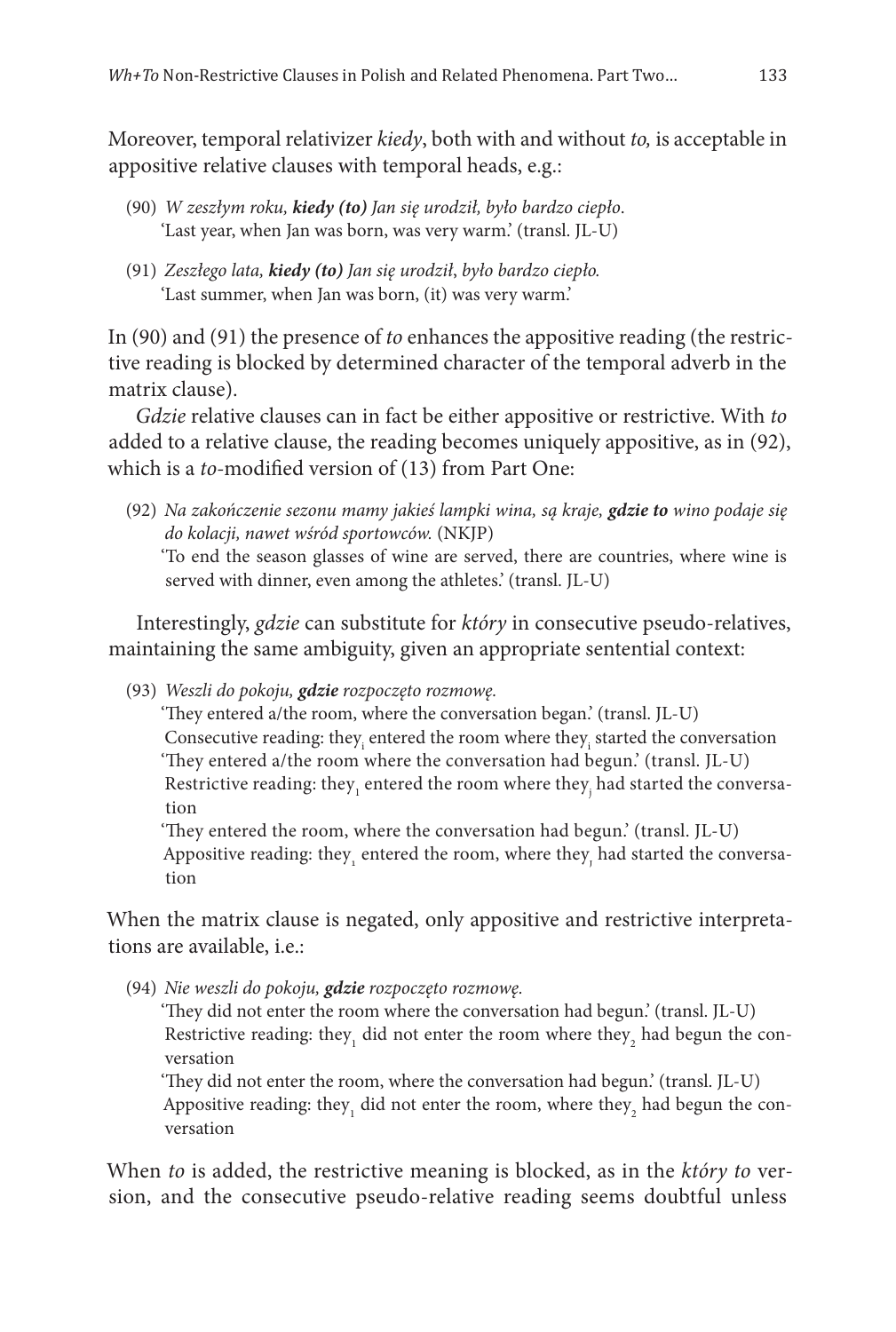both the appositive and the consecutive readings seem conflated into one, i.e. (95) is interpreted as 'theyi entered the room, where theyi began the conversation<sup>'5</sup>

(95) *Weszli do pokoju, gdzie to rozpoczęto rozmowę.* Appositive reading: they $_{\rm i}$  entered the room, where they $_{\rm j}$  had begun the conversation ??Consecutive reading: they $_{\rm i}$  entered a/the room where they $_{\rm i}$  began the conversation

## 6. The role of to in relative clauses: interim conclusion

The observations presented in the two previous subsections of this section show that *to* can appear in appositive relative clauses, either introduced by *który*, including relatives with internal heads, and in appositive relative clauses introduced by *gdzie*, *kiedy*, but not in corresponding non-appositive ones. In all these instances the presence of *to* signals that the purport of the relative clause is at-issue, and not parenthetical to the matter at hand.

In *jaki* kind relatives the presence of *to* is subject to very specific semantic constraints: the antecedent noun needs to be used predicatively. In such contexts the presence of *to* indicates that the qualities to which the kind relative refers have already been introduced, possibly indirectly, in the universe of the discourse.

Thus the observations presented in Sections 4 and 5 may preliminarily serve as evidence for two alternative proposals. If the claim is made that *który to* is a separate lexeme different from *który*, in line with Mendoza (2010: 7), it is necessary to postulate the existence of at least two, if not more lexemes that function as relativizers: *kiedy to, gdzie to* and possibly *jaki to* as well as *co to.*  On the other hand, the presence of both *to-*bearing and *to-*less variants can be seen as evidence in favor of postulating the existence of a morpheme, or possibly a lexeme *to* that can attach to relativizers.

However, to further evaluate both proposals, it is necessary to pay attention to the appearance of *to* outside relative contexts. Since the main topic of this paper is relativizers bearing *to*, the analysis of non-relative contexts will be restricted to those in which elements homonymous with relativizers appear.

<sup>5</sup> In fact, they are not conflated, but *to* enforces the reading of the content of the consecutive as presupposed. See Section 7 below for more detailed treatment of presupposition triggering by *to*.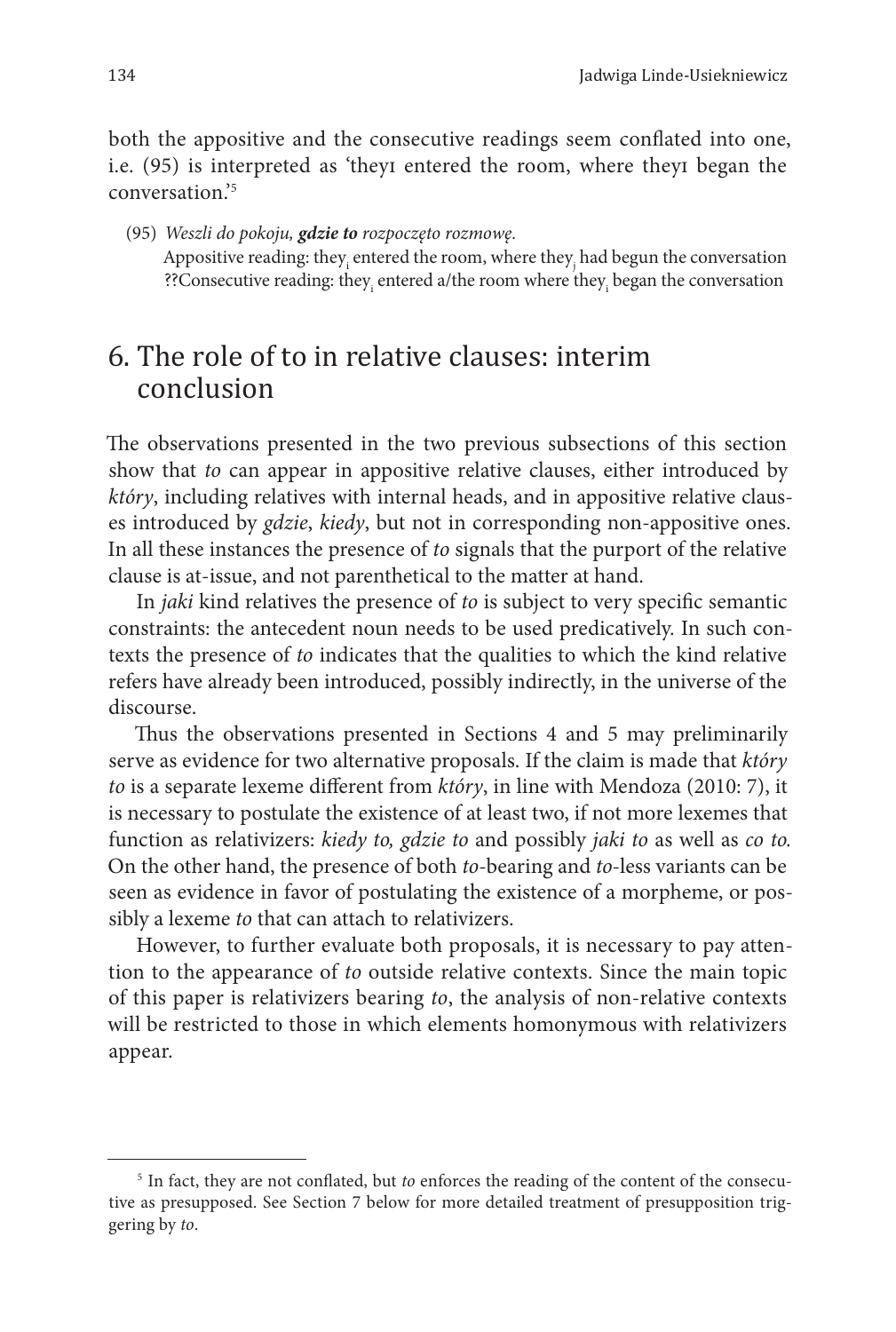# 7. Wh-to in non-relative contexts

### 7.1. The segment *to* with conjunctions introducing adverbial clauses

Temporal adverbial clauses introduced by *kiedy* and *gdy* 'when' are relatively well represented in the National Corpus. Adverbials of place with *gdzie* are quite rare and most *gdzie* subordinate clauses are in fact relative, correlative or pseudo-relative.

The apparent lack of naturalistic data containing adverbials with *kiedy to, gdy to* and *kiedy to* does not mean that they are impossible. Some NKJP examples can be *to*-modified, though most likely they would not be possible in the original contexts. In order to identify the role of *to* in such clauses, it is necessary to contrast *to*-less and *to*-bearing variants.

In the case of (96) the original text suggests that going to bed mentioned in the adverbial clause was not a straightforward matter and there must have been something, possibly the anxiety, preventing the protagonist from doing it. This suggestion is encoded by the presence of the adverb *już*, rendered as 'finally' in the gloss.

(96) *Niepokoiło go to zagadnienie i długo nie mógł zasnąć, kiedy się już położył do łóżka*. (NKJP)

'This question made him anxious and he could not fall asleep when he finally had gone to bed.' (transl. JL-U)

This suggestion disappears if *już* is removed, as is done in (97):

(97) *Niepokoiło go to zagadnienie i długo nie mógł zasnąć, kiedy położył się do łóżka.*<sup>6</sup> 'This question made him anxious and he could not fall asleep for a long time when he had gone to bed.' (transl. JL-U)

However, if *kiedy to*, instead of *kiedy,* is introduced into a clause without *już*, as in (98), the fact that going to bed has not been straightforward is again suggested.

(98) *Niepokoiło go to zagadnienie i długo nie mógł zasnąć, kiedy to położył się do łóżka.*

A similar case can be made for (99) and (100):

(99) [*A Mumia lubił niezmienność[,] sytuacje bez niespodzianek.] Dlatego zdziwił się nieprzyjemnie, kiedy drzwi od dobudówki, którą Rugby nazywał "zapleczem", otworzył nie sam właściciel, lecz jakiś duży blondyn z rumieńcami na twarzy i rzadkimi kręconymi włosami.* (NKJP)

<sup>6</sup> For euphonic reasons *się* is transposed in (97) and (98).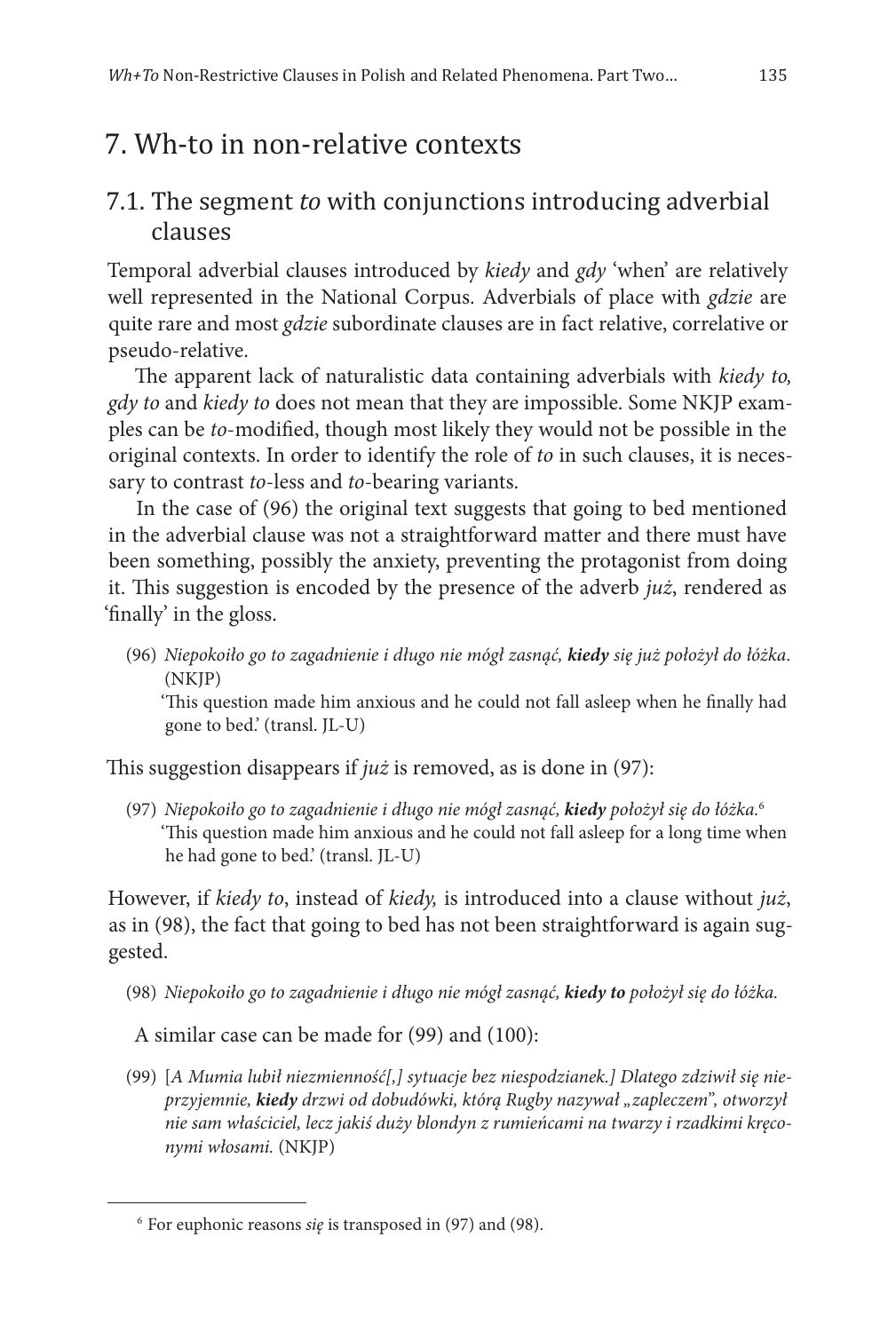'[And the Mummy liked immutability, no-surprise situations.] That is why he was unpleasantly surprised when the door to the extension, which Rugby called "the back", was opened not by the owner himself, but by a big blond man with a ruddy face and thin curly hair.' (transl. JL-U)

(100) *Dlatego zdziwił się nieprzyjemnie, kiedy to drzwi od dobudówki, którą Rugby na*zywał "zapleczem", otworzył nie sam właściciel, lecz jakiś duży blondyn z rumień*cami na twarzy i rzadkimi kręconymi włosami.*

Here the *to-*modified variant suggests that opening of the door is somehow linked to previous discourse or otherwise present in the discourse's universe.

A similar phenomenon can be observed in sentences with adverbials of place. In the original version (101), separated from its context, the adverb *przedtem* 'earlier', though it informs the audience about the protagonist having gone back to the seat he occupied previously, does not necessarily link the sentence to previous discourse:

(101) *Siada z powrotem, gdzie siedział przedtem, z daleka od niej.* '(He) sits back where he was sitting earlier, away from her.' (NKJP)

By contrast, in the modified version in (102), there is a strong suggestion that the former place occupied by the protagonist has been mentioned in the previous discourse, or is otherwise known to the audience, and is somehow relevant to the development of the story arc:

(102) *Siada z powrotem, gdzie to siedział przedtem, z daleka od niej.*

More importantly, besides linking to previous discourse and signaling that the speaker assumes some previous knowledge on the part of their audience, temporal conjunctions with *to* act as presupposition triggers (cf. Levinson 1983: 181).<sup>7</sup> This can be seen when (97) is modified to refer to the future. While (103) does not presuppose the protagonist finally going to bed, (104) does.

- (103) *Zaniepokoi go to zagadnienie i długo będzie mógł zasnąć, kiedy położy się do łóżka.* 'This question will make him anxious and he will not be able to fall asleep when he goes to bed.' (transl. JL-U)
- (104) *Zaniepokoi go to zagadnienie i długo będzie mógł zasnąć, kiedy to położy się do łóżka.*

<sup>7</sup> The clearest case for presupposition triggering value of *to* with temporal conjunctions can be made by adapting Polish renderings of Levinson's (1983: 181) examples, taken from Levinson (2010: 218-219). *To* is acceptable in presupposition triggering *Kasia płakała zanim (to) ukończyła dysertację*. 'Kasia cried before she finished her thesis' and unacceptable in presupposition cancelling context: *Kasia umarła zanim (\*to) ukończyła dysertację.* 'Kasia died before she finished her thesis.' (transl. JL-U)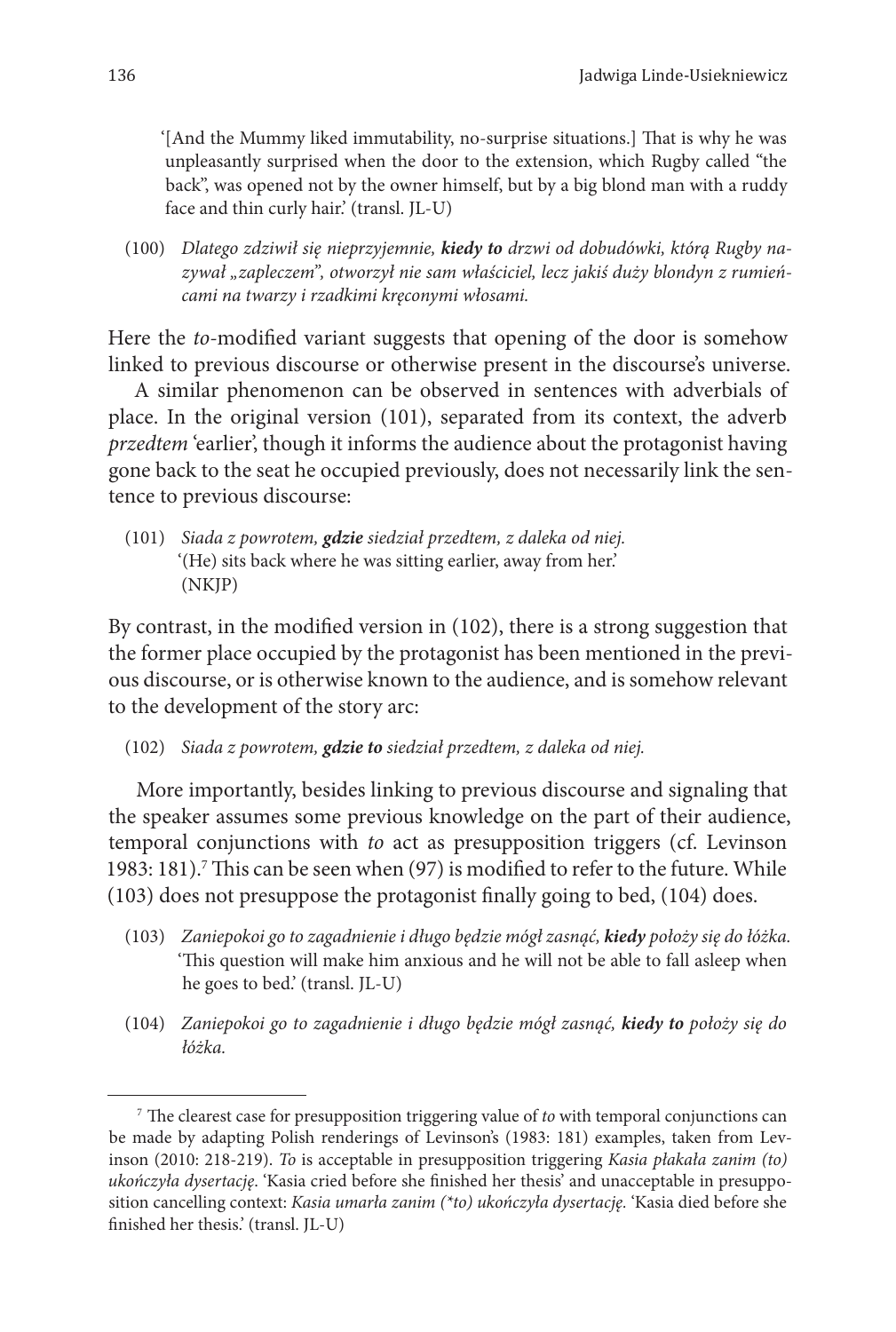Interestingly, in the case of *gdzie to* adverbials, as opposed to simple *gdzie* adverbials, it is also possible to come by evidence that *gdzie to* is involved in presupposition triggering. The issue is complicated and involves a counterfactive predicate in the matrix clause. Thus in:

(105) *Jan wyobrażał sobie, że śpi, gdzie Paweł się schował*. 'Jan imagined that he was sleeping where Paweł had hidden himself.' (transl. JL-U)

the presence of the counterfactive predicate *wyobrażać sobie* 'imagine' in the matrix clause presupposes that Jan did not really sleep but does not affect the true-value of Paweł having hidden himself somewhere. Thus it is possible to understand the sentence in two ways: on one reading Paweł's hiding place and possibly his hiding as well are figments of Jan's imagination, as is Jan's sleeping, and on the other, while Jan's sleeping remains counterfactive, Paweł's hiding is not, and the hiding space becomes specific.8 By contrast, if *gdzie to* is substituted for *gdzie*, the counterfactuality no longer spreads to the adverbial, and only the second reading available in *gdzie* alone version is possible:

(106) *Jan wyobrażał sobie, że śpi, gdzie to schował się Paweł.*<sup>9</sup>

Thus, the presence of *to* after conjunctions in *wh-*adverbials works along similar lines to those observed for relative clauses: it links the adverbial to previous discourse or audience's previous knowledge, thus suggesting the existence of pragmatic presupposition, and importantly, triggers the presupposition the way appositive relative clauses do.

### 7.2. *Wh-to* and *wh to-less* interrogatives

Even a cursory corpus query reveals that interrogative sentences can bear *to* after an interrogative pronoun. Some of the corpus examples represent rhetorical questions, e.g.:<sup>10</sup>

- (107) *Kiedy to wreszcie Państwowa Inspekcja Pracy i Sanepid skontrolują kolej?* 'When will the Chief Labor Inspectorate and the Sanitation and Health Department finally inspect the railway?'
- (108) *Od kiedy to akt wykonawczy wchodzi w życie przed ustawodawczym zauważa*. '"Since when does the executive legislation come into force before the [respective] legislative act [does]?", he observes.' (transl. JL-U)

<sup>&</sup>lt;sup>8</sup> The counterfactive reading of Paweł's hiding is voided in a parallel correlative structure: *Jan wyobrażał sobie, że śpi tam, gdzie Paweł się schował*. 'lit. Jan imagined that he was sleeping there where Paweł had hidden himself ' (transl. JL-U). I am indebted to Ewa Willim for that observation.

<sup>9</sup> The word order is transposed to make it clear that the *to* here is not a 'rhematic' to (cf. Wiśniewski 1990, Huszcza 1986, and Linde-Usiekniewicz 2016a among others). 10 See Han (2002) for *wh*-questions as rhetorical questions.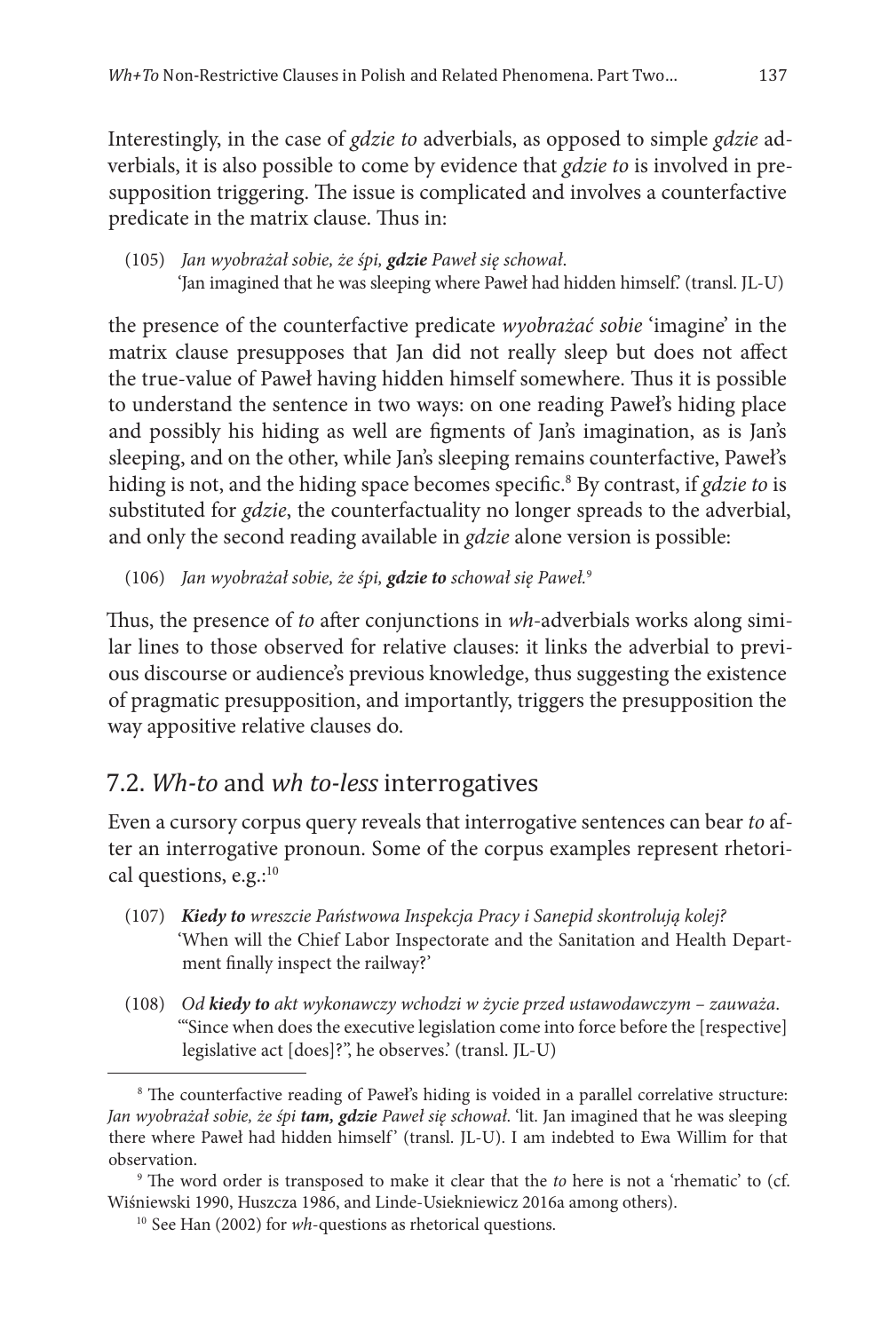Here the rhetoric character of the question is additionally marked by the direct speech framing verb *zauważa.* Yet, if the direct speech framing verb is removed, it is the presence of *to* alone that imposes the rhetorical reading:<sup>11</sup>

(109) *Od kiedy to akt wykonawczy wchodzi w życie przed ustawodawczym?* 'Since when does the executive legislation come into force before the legislative act [does]?'(transl. JL-U)

However, the original Mendoza's example in (5a) is not a rhetoric question:

(5a) *A dokąd to idziesz?* (Mendoza 2010: 8) 'And where are you going?' (transl. JL-U)

In addition, if a procedure similar to the one applied to (96) is carried out, i.e. items that may contribute to the observed meaning besides *to* are removed, several pertinent observations can be made. First of all, at first glance the difference at the 'speaker's setting level' identified by Mendoza's informant may be attributed both to the presence of *to* and to the initial particle *a* 'and' (since both are absent in the contrasted straightforward question). Yet it is not the case, since the same effect (which will be specified in detail below) is maintained with *to* alone, and not with initial *a '*and' alone:

(110) *Dokąd to idziesz?* 

Secondly, the speaker's setting in question translates to their surprise at seeing the addressee being on the move. For such a reading to be available the question has to be asked when actually encountering the addressee going someplace. This becomes obvious when the goal interrogative is changed into the temporal one, e.g.:

(111) *#Kiedy to idziesz?* lit. 'When are you going?'

Since the temporal interrogative blocks the observational setting, the question is pragmatically incongruous.

Thirdly, the 'surprise' element associated with *to* actually invalidates the straightforward interrogative reading, similarly to what it does when it converts a straightforward question into a rhetorical one.

Upon closer examination the intuitively observed 'surprise' element turns out to be a result of converting an ordinary *wh*-question to subtype of thetic

 $11$  In fact, when (109) is produced in actual speech, it can represent yet another structure. If *to* is produced stressed and with a falling pitch (cf. Huszcza 1986, 2000, Wiśniewski 1990, Linde-Usiekniewicz 2016a), the reading would be 'And since when it is the executive legislation that comes into force before the legislative act?' (and not: 'Since when it is that the executive legislation comes into force before the legislative act').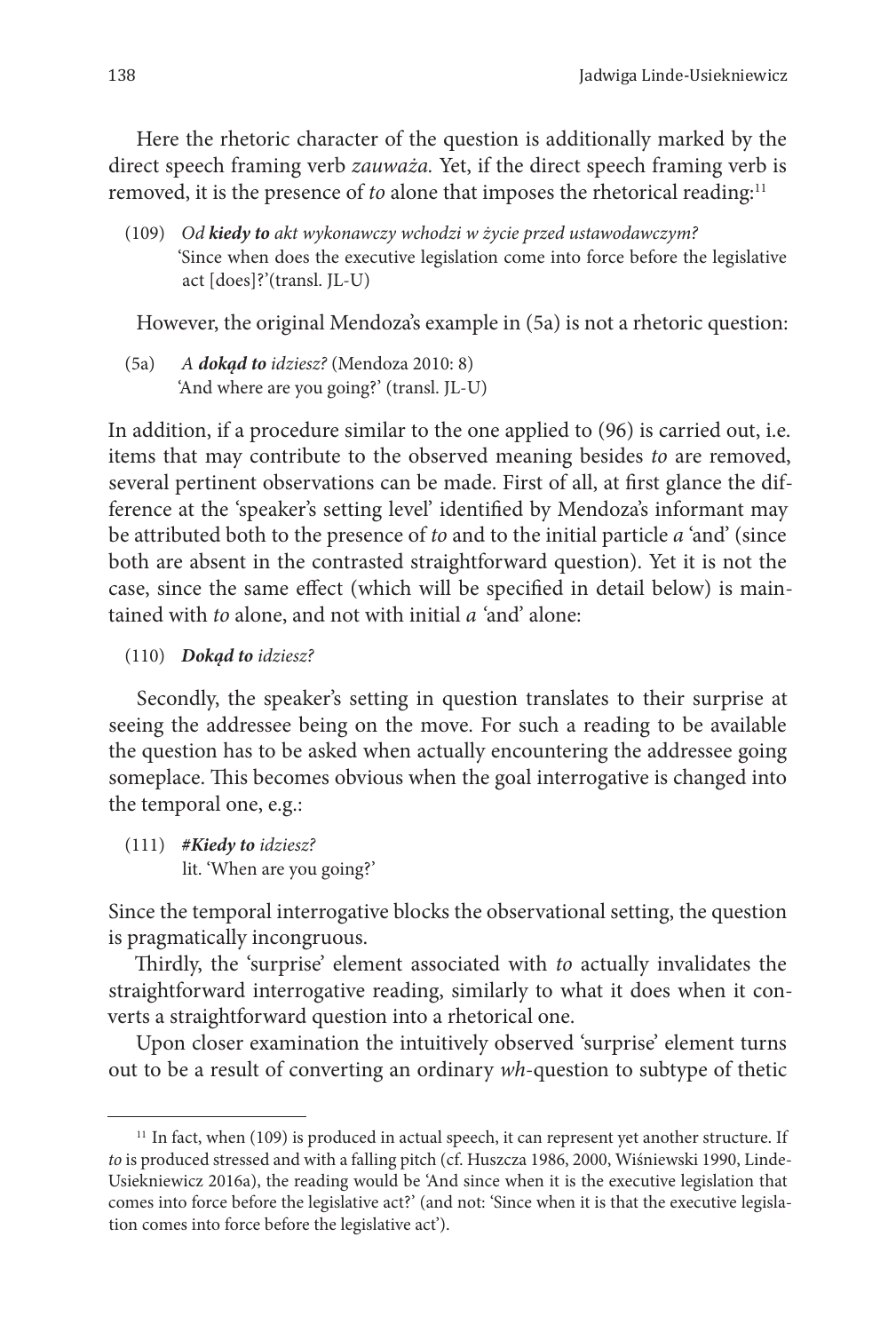question: the standard division of a wh-question between what is presupposed in the question or constitutes its topic (i.e. *datum quaestionis*) and the interrogative word, bearing focus, is neutralized by the presence of *to.* As the result the question is not so much about the goal of the movement, but about the event of going anywhere at all, hence the 'surprise' effect.<sup>12</sup>

The two types of *to*-featuring apparent *wh*-questions, discussed above, share at least one feature: the presence of *to* disables the reading ordinarily associated with the interrogative *wh*-structures. However, there are instances in which the presence of *to* does not invalidate the standard interrogative reading, but rather explicitly links the question, or more precisely its *datum quaestionis* either to previous discourse (113) or to the extralinguistic context of its utterance (114).

(113) *[Biorę dzidę i idę. – Proszę pana, a gdzie pan ma dzidę? – Nie mam dzidy jako takiej. Tylko tak mówię: biorę dzidę i idę.] – Proszę pana, a gdzie to pan tak sobie idzie?* (NKJP) '["I take a spear and go". "But sir, where is your spear?". "I don't have a spear as such. It is just a saying<sup>13</sup> (lit. I am just saying): I take a spear and go."] "Sir, and where are you going?"" (transl. JL-U)

The setting in (114) is Warsaw during WWII, and the narrator first hears gun fire and then observes people running off the streets to hide in buildings' inner courtyards (obviously to avoid being caught by the Nazis in a street roundup). He approaches a group of such people and utters (114):

(114) *Gdzie to łapią, proszę państwa? - zapytałem.* (NKJP) '"And where is the roundup?", I asked.' (transl. JL-U)

More examples of that kind can be constructed by adding *to* to existing examples, while others can be constructed, e.g.:

(115) *Kiedy to pan, panie Leszku, znów wyjedzie do Polski?* (adapted from NKJP) 'And when will you, Mr Leszek, go to Poland again?' (transl. JL-U)

and split questions, e.g.

- (ii) *Combien as-tu relu de livres l'été dernier ?* 
	- how-many have-you reread of books the-summer last

<sup>&</sup>lt;sup>12</sup> Mathieu (2004: 330) uses the term 'thetic question' in a similar way. For him the difference between French ordinary *combien* 'how many' questions, e.g.

<sup>(</sup>i) *Combien de livres as-tu relus l'été dernier ?*  how-many of books have-you reread the-summer last 'How many books have you re-read last summer?'

consists in (i) being "clearly about a set of books under the focus of attention", while in (ii) "the focus of attention is not a set of books. Rather, the sentence is asking about the event of rereading books." 13 The playful saying in question is based on the rhyme between *dzidę* 'spearACCUSATIVE

and *idę* 'I go/am going'.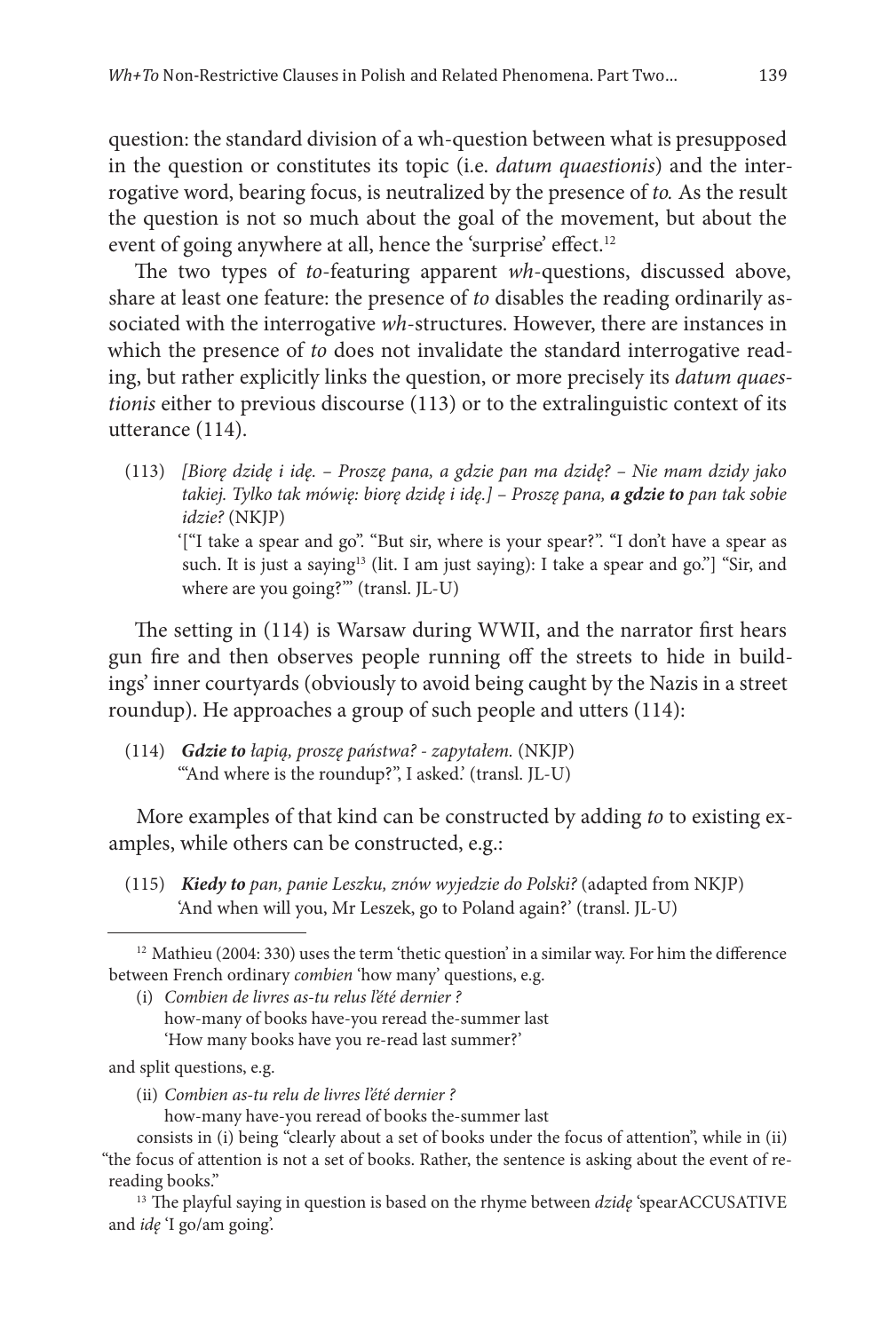For such question to be felicitous, previous trips to Poland, or future travel plans in general have to be mentioned in the previous conversation, either by the speaker or by their audience/interlocutor.

In more general terms, since the content of *datum quaestionis* is presupposed in its own right, the impact of *to* in *wh-to* questions would convert them into questions explicitly indicating pragmatic presupposition as well.<sup>14</sup>

Among *który to* interrogatives the ones that are pertinent here are those featuring a full lexical verb.15 Similarly to what has been observed for *kiedy to*  questions, the presence of *to* indicates that the question, or more specifically the *datum questionis* part is linked to previous context or suggests that the speaker assumes some knowledge about it, e.g.:

- (116) *Która to z pani córek robi karierę śpiewaczą, bo chyba nie ta wiecznie kaszląca Urszula?* (NKJP) 'Which of your daughters makes her career as a singer, because it cannot be the permanently coughing Ursula?' (transl. JL-U)
- (117) *O których to obiektach mówił pan prezydent?* (NKJP) 'Which were the facilities the president was talking about?' (transl. JL-U)

If *to* is removed, the pragmatic presupposition is no longer in evidence, as shown in (118) and (119) compared with (116) and (117) respectively:

- (118) *Która z pani córek robi karierę śpiewaczą, bo chyba nie ta wiecznie kaszląca Urszula?* 'Which of your daughters makes her career as a singer, because it cannot be the permanently coughing Ursula?' (transl. JL-U)
- (119) *O których obiektach mówił pan prezydent?* 'Which facilities was the president talking about?'

Like *kiedy to*, *który to* can head rhetorical questions, e.g.:

(120) *Która to matka nie czyni wszystkiego dla swego dziecka?* (NKJP) 'Which mother would not do everything for her child?' (transl. JL-U)

The data provided in this subsection demonstrate that the presence of the segment *to* in *wh*-questions has at least two different functions: one is invalidating the ordinary interrogative reading (by converting a question into a rhetorical one, and in some instances to a thetic one) and the other is linking the *wh*-question to the context, while maintaining the character of

<sup>&</sup>lt;sup>14</sup> I am using the term pragmatic presupposition rather roughly here, being well aware of some difficulties associated with the term. For the purpose of this paper it is understood as the assumption on the part of the speaker about their audience's state of mind (Levinson 1983: 204).

<sup>15</sup> As opposed to copular ones, e.g. *Która to działka?* 'Which plot is it?' (cf. Linde-Usiekniewicz 2007, among others).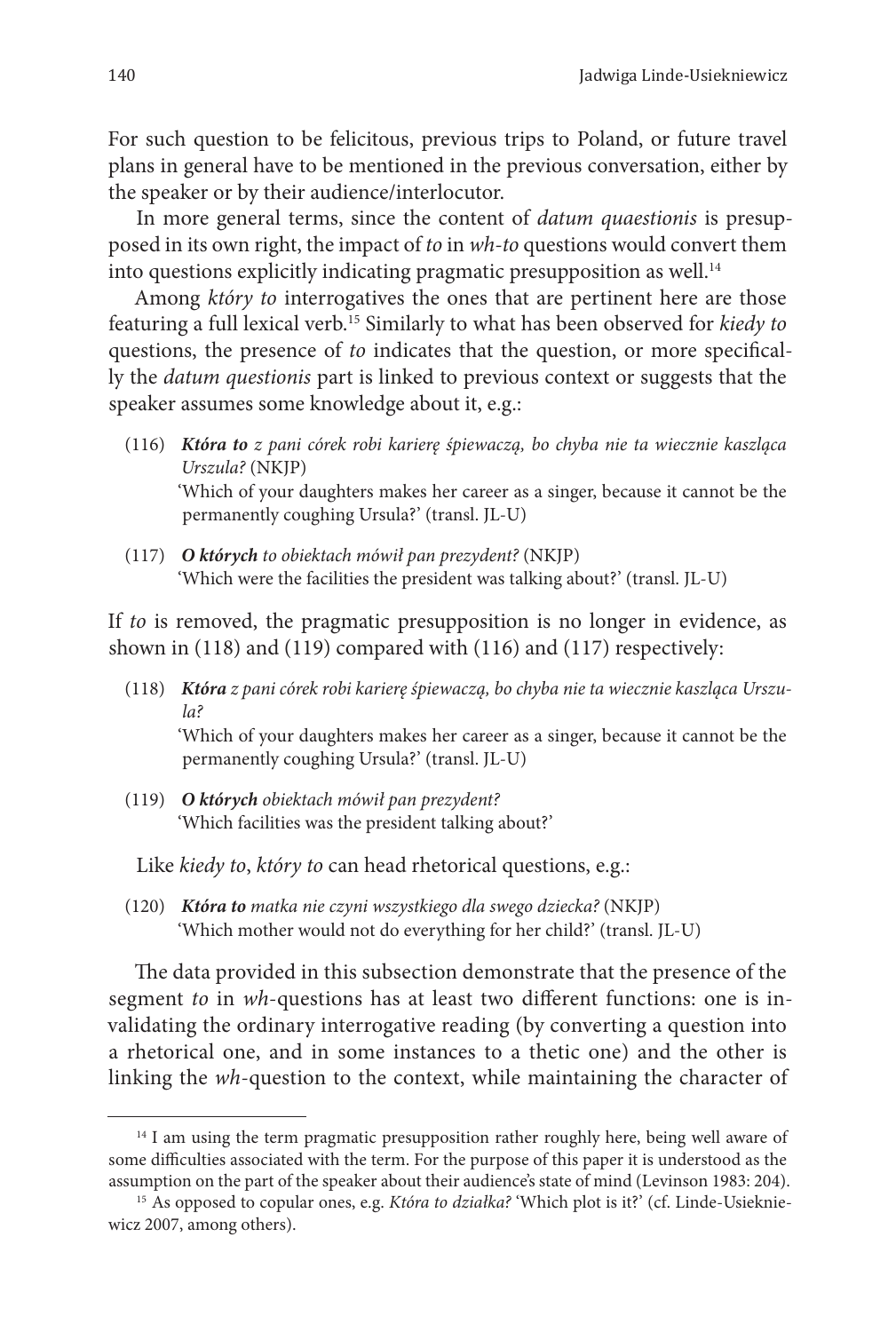a *wh-*question.16 In the latter function it resembles the impact of *to* added to the kind relative with *jaki* (see Section 3).

#### 7.3. The role of to after conjunctions and interrogatives pronouns: interim conclusion

The observations and analyses presented in the two subsections above show that the presence of *to* after conjunctions introducing adverbial clauses affects them somehow similarly to relative clauses. Firstly, *to* acts as a presupposition trigger and, secondly, it links the content of the clause to some elements of previous discourse or audience's previous knowledge, thus indicating a pragmatic presupposition.

Only one of these phenomena is replicated in interrogatives, where *to* can only indicate a pragmatic presupposition. Yet in some of the interrogatives the presence of *to* acts in a way hitherto not found among *wh-*to bearing clauses. It converts them into either rhetorical questions or to a subtype of thetic questions.

## Conclusion: *To* in relatives, adverbials and interrogatives: function and form

The comparison between *to* bearing relative clauses, adverbials and interrogatives on the one hand, vs. their *to*-less variants on the other, has led us to identify several functions associated with the presence of the segment *to.*

First of all, there is a cluster of functions associated with the presence of *to* in relative and pseudo-relative clauses. This cluster consists of: (a) converting all *który* clauses into appositive ones; (b) marking them as *at-issue* and not parenthetical; and (c) enhancing the grammatical acceptability of otherwise doubtful examples, by virtue of making the semantic connection between the head and the relative overriding the apparent absence of a syntactic connection (referred hitherto as *ad sensu* connection).

Overriding syntax in favor of semantics should be seen as yet another instance of resolving the conflict between semantics and syntax built into natural languages (Linde-Usiekniewicz 2012, 2016b, 2017). *To* is therefore seen as an element of semantic structure of Polish (Linde-Usiekniewicz 2012: 81–82) which encodes an *ad sensu* reading.

<sup>&</sup>lt;sup>16</sup> As an anonymous reviewer rightly points out, this is also true of embedded questions, as  $in (i)$ :

<sup>(</sup>i) *Jestem ciekaw, który (to) koń wygrał.* 

<sup>&#</sup>x27;I wonder which of the horses has won.' (transl. JL-U)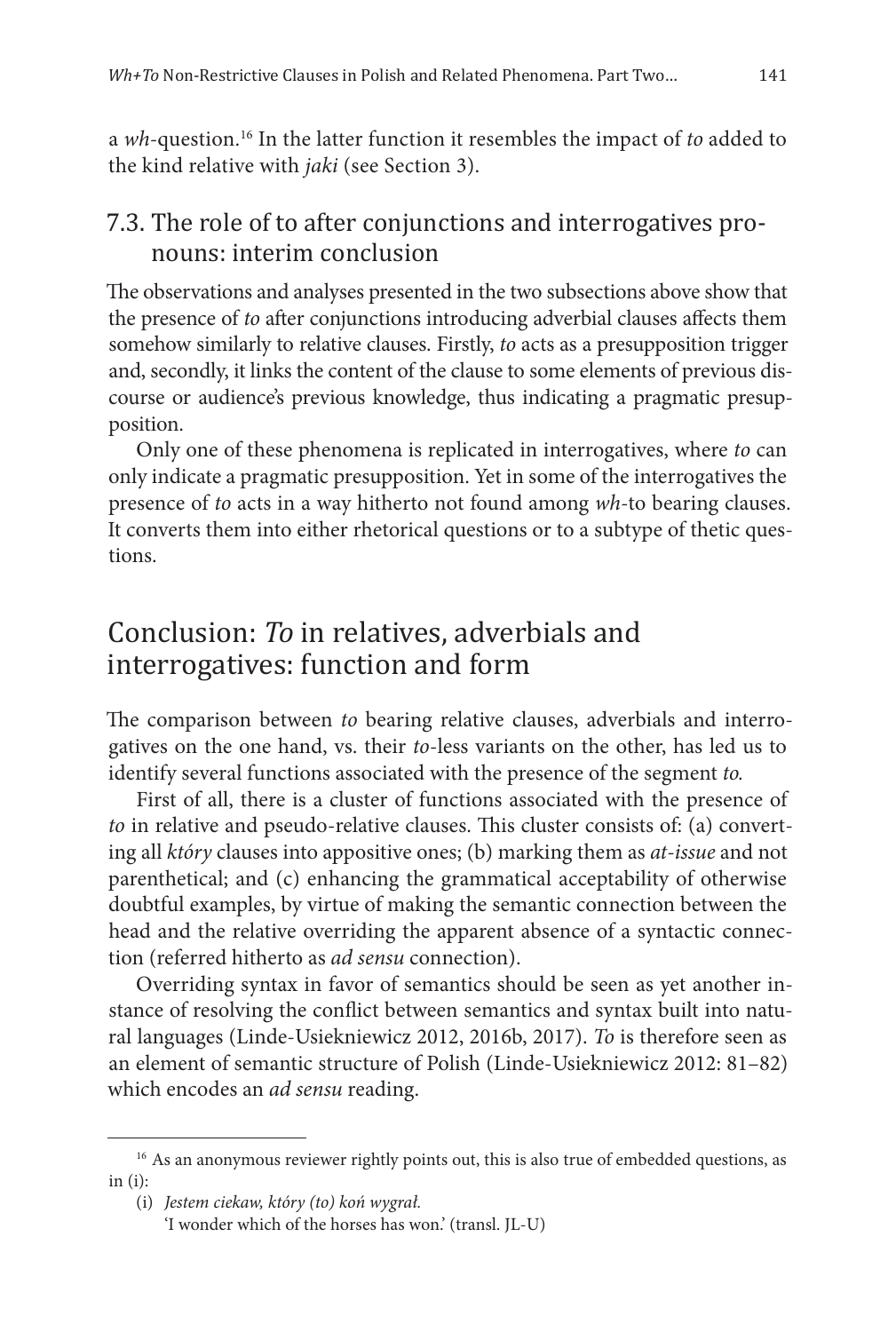While the function of allowing for overriding standard syntactic patterns and enhancing acceptability in appositive relative clauses, discussed in Section 4, is hardly controversial, it is not obvious that appositive relative clauses with internal heads:

- (121) *Za zasługi został nawet burmistrzem Cognac, który to urząd piastował przez ponad 20 lat*. (Mendoza 2010: 1) 'In acknowledgment of his services, he was even made the mayor of Cognac, which office he held for over 20 years.' (transl. JL-U)
- (122) *Widziałem wczoraj moją dawną nauczycielkę, która to nauczycielka obecnie pracuje w teatrze*. (Topolińska 1984: 346, cited in Mendoza 2010) 'Yesterday I saw my former schoolmistress, which schoolmistress works now in a theater.' (transl. JL-U)

are in fact a special case of the same phenomenon. The picture is clouded by the fact that there is a tendency to see the double headed relatives as prototypical, and specifically, there is a tendency to see clauses with identical external and internal heads as the standard version, and the instances of non-identity as a special case. Thus Topolińska (1984: 346) mentions the repetition of the internal head and illustrates it with identical heads; Citko (2016: 87) introduces them with the identical heads first (possibly following Cinque 2008), though she chooses non-identical heads for her example; Dobaczewski (2018: 229) only mentions internally headed relative clauses with identical heads.<sup>17</sup> By contrast, Bańko (2013) and Mendoza (2010) focus on non-identical heads.

Yet in Linde-Usiekniewicz (in print) I argued that identical heads are mostly acceptable only when they are separated by some dependents of the external head, Topolińska's (1984: 346) example notwithstanding. Thus the standard version of double headed appositive relative clauses in Polish seems to invoke a semantic relation between the external and internal head, as can be seen in (1).18 Moreover, there are instances where in the matrix clause there is no nominal external head, and the internal one is only semantically (or in some cases derivationally as well) connected to its antecedent in the matrix clause (cf. Linde-Usiekniewicz (in print)):

- (123) *Najmłodsi uczestnicy fragment prozy mogli zastąpić wierszem, z której to możliwości wielu uczniów skorzystało.* (NKJP) 'The youngest participants were allowed to substitute a verse for a piece of prose, which [was the] option many students took.' (transl. JL-U)
- (124) *Konstytucja RP stanowi: Rodzice mają prawo do wychowania dzieci zgodnie z własnymi przekonaniami, a którą to myśl dokładniej jeszcze formułuje zapis Powszechnej Deklaracji Praw Człowieka.* (NKJP)

<sup>&</sup>lt;sup>17</sup> This is understandable, since his book deals with repetitions.

<sup>&</sup>lt;sup>18</sup> In Linde-Usiekniewicz (in print), I presented a typology of such semantic relations.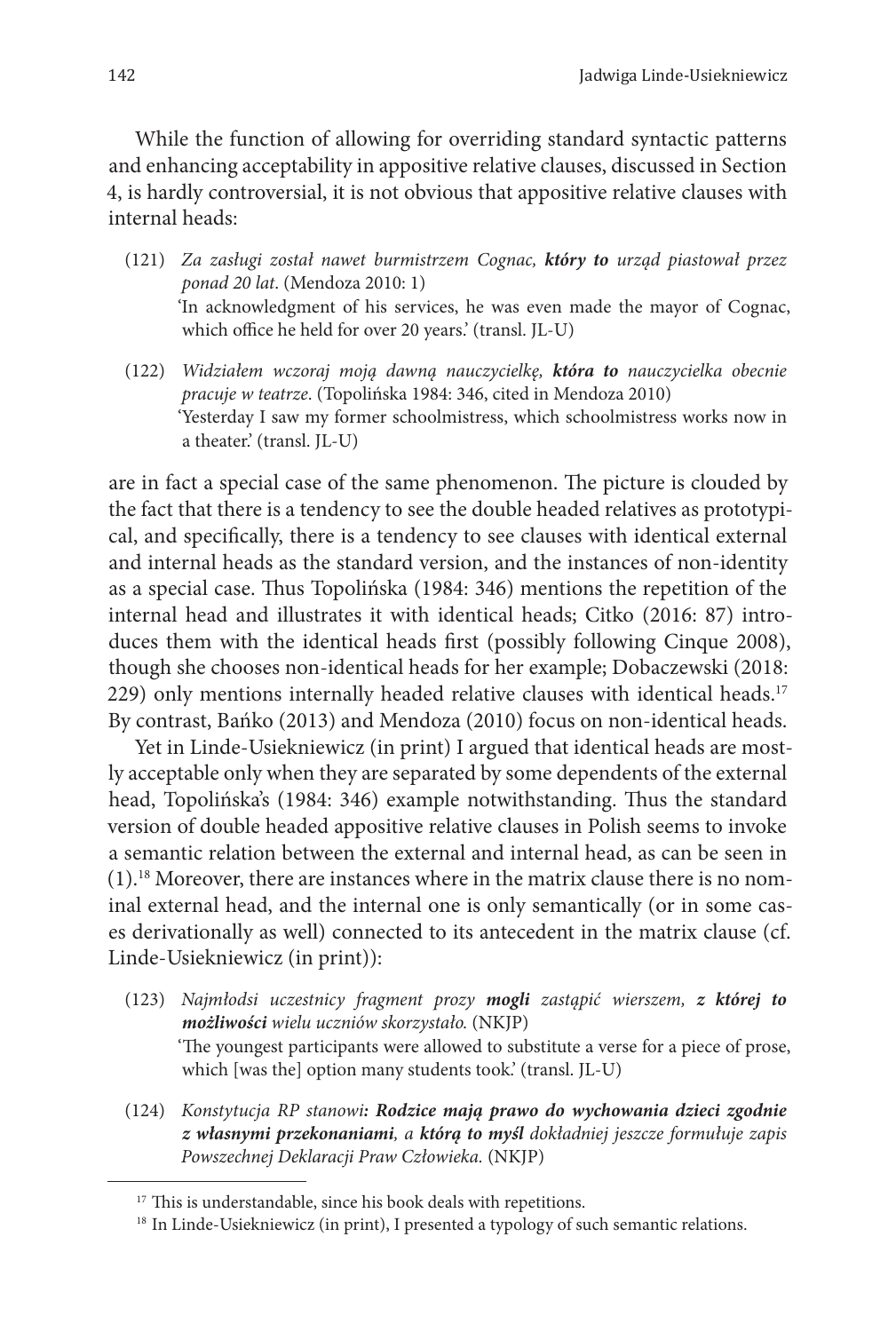'The Constitution of the R[epublic of] P[oland] states: Parents [shall] have a the right to rear their children in accordance with their own convictions, which idea is even more precisely formulated in the Universal Declaration of Human Rights'  $(transl. IL-U)<sup>19</sup>$ 

The preeminence of semantics over syntax is also a feature of relative clauses introduced by *kiedy* and *gdzie.* The choice of the appropriate relativizer is semantically conditioned. Given the presence of the semantic connection between the matrix clause in internal head appositive relatives and *gdzie* and *kiedy* relatives, the purport of the relative is obligatorily at-issue, and not parenthetical to the matter at hand.

Secondly, another function of *to*, seen most clearly not in relative clauses but in adverbials, is that of triggering a factitive presupposition, as discussed in Subsection 7.1. This function, however, can be seen as not completely unrelated to the one associated with relative clauses. Converting a relative clause into an appositive one involves triggering a presupposition (Levinson 1983: 181). In addition, *to* can trigger a presupposition in a consecutive relative, without converting it into an appositive one, as seen in (95).

Thirdly, in instances of sentences that bear a semantic presupposition without *to*, the presence of *to* seems to suggest the existence of a pragmatic presupposition. That is the case of *jaki* kind relatives and of *wh*-questions. However, while the content and type of the semantic presupposition is easily identifiable, the content of the pragmatic presupposition suggested there is vague and may be unrelated to the content of the semantic presupposition.<sup>20</sup>

Finally, the presence of *to* marks some apparently *wh-*questions as either thetic, as in (110) presented in Subsection 7.1 or as rhetorical ones (as in (108) in the same subsection).

My claim is that although the three first cases presented above, i.e. the cluster of functions associated with converting relative clauses into appositive ones, triggering a semantic presupposition in adverbials and consecutive pseudorelatives, and encoding the existence of a pragmatic presupposition associated with a semantic one may not seem unrelated, at present I am not able to suggest what such a relation between all of them could be. In addition, there is some evidence that the pragmatic presupposition effect is unrelated to the content of the corresponding semantic presupposition and therefore I cannot argue for the presence of pragmatic presupposition in the case of appositive relative clauses. In Linde-Usiekniewicz (2017), I argued that the content of the

<sup>&</sup>lt;sup>19</sup> The English translation of the respective wording of the Constitution is based on the official English version of the Act, available at https://www.sejm.gov.pl/prawo/konst/angielski/ kon1.htm.

<sup>20</sup> That is why I first identified the impact of *to* in such instances as suggesting a previous mention, and not a pragmatic presupposition.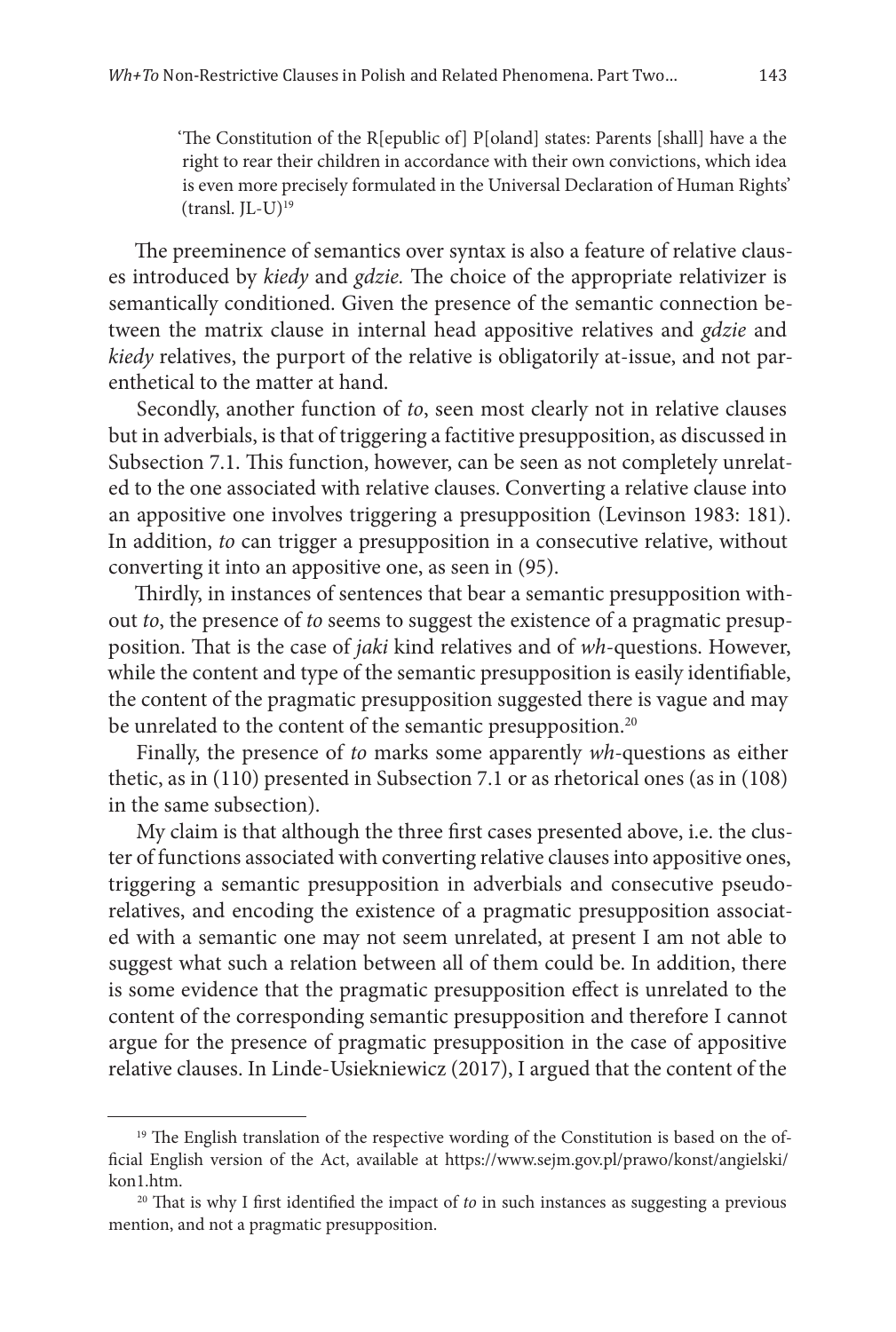appositive relative clauses cannot be present in the cognitive environment of the addressee, so there is no possibility of there being any pragmatic presupposition corresponding to it. While it can still be argued, in line with Linde- -Usiekniewicz (2017) that the pragmatic presupposition could concern the truth-value of the content of the relative, no such suggestion could be found in *który to* appositive relatives.

Yet, it could be argued, albeit tentatively, that what has been presented above as the first two cases, i.e. the appositive relatives on the one hand and the adverbials and consecutive pseudo-relatives on the other, are in fact specific instances of the same *to*. One way to do it is to follow the idea, presented above, that conversion of relative and pseudo-relative clauses into appositive relatives results from simply triggering a semantic presupposition and to claim that in the case of adverbials and consecutive pseudo-relatives the features presented as (b) and (c) above, i.e. semantic connectivity and at-issue-ness are present (possibly by default) in their *to*-less versions, and that is why there is no observable contrast in that aspect between *to*-bearing and *to*-less variants.

This reasoning reduces the first two instances, i.e. at issue appositive relative clauses, with encoded semantic connection to the matrix clause, even in the absence of a straightforward syntactic connection on the one hand, and presupposition triggering in adverbials to a single one. By the same token, *to* in such sentences cannot be considered a mere segment, with no other function than distinguishing *to*-bearing items from *to-*less ones. In addition, it is no longer necessary to treat the sequence *który to* in double headed relative clauses, e.g. (121) and (122), differently from some other *to*-bearing relativizers, as Mendoza (2010: 7) suggests.

In the third instance, i.e. linking with previous discourse or with some elements of the universe of the discourse, and in some cases suggesting the presence of a pragmatic presupposition, we are faced with another *to*: an actual linking marker (Polish: *wykładnik nawiązania*, rightly identified by Topolińska (1984: 346), though not in the context it appears in her example.

What remains is the *to* converting *wh*-interrogatives into either thetic questions or explicit rhetorical questions. My claim here is that it is none of the two *to*'s identified so far in *wh*-contexts. Most likely it is the thematic *to*, identified by Huszcza (1991, 2000) and discussed in Derwojedowa and Kopcińska (2015) and in Linde-Usiekniewicz (2006, 2016a). In *to*-bearing declarative sentences the presence of *to* separates the theme or topic from focus (thus introducing the prominent theme-rheme division) and marks the theme as prominent, i.e. contrast it with all other possible themes.21 In contrast to rhematic *to*, mentioned in the note to example (109), which bears a contrastive falling stress,

 $21$  English translations of Huszcza's (1991, 2000) Polish terminology are taken from Linde-Usiekniewicz (2012: 97).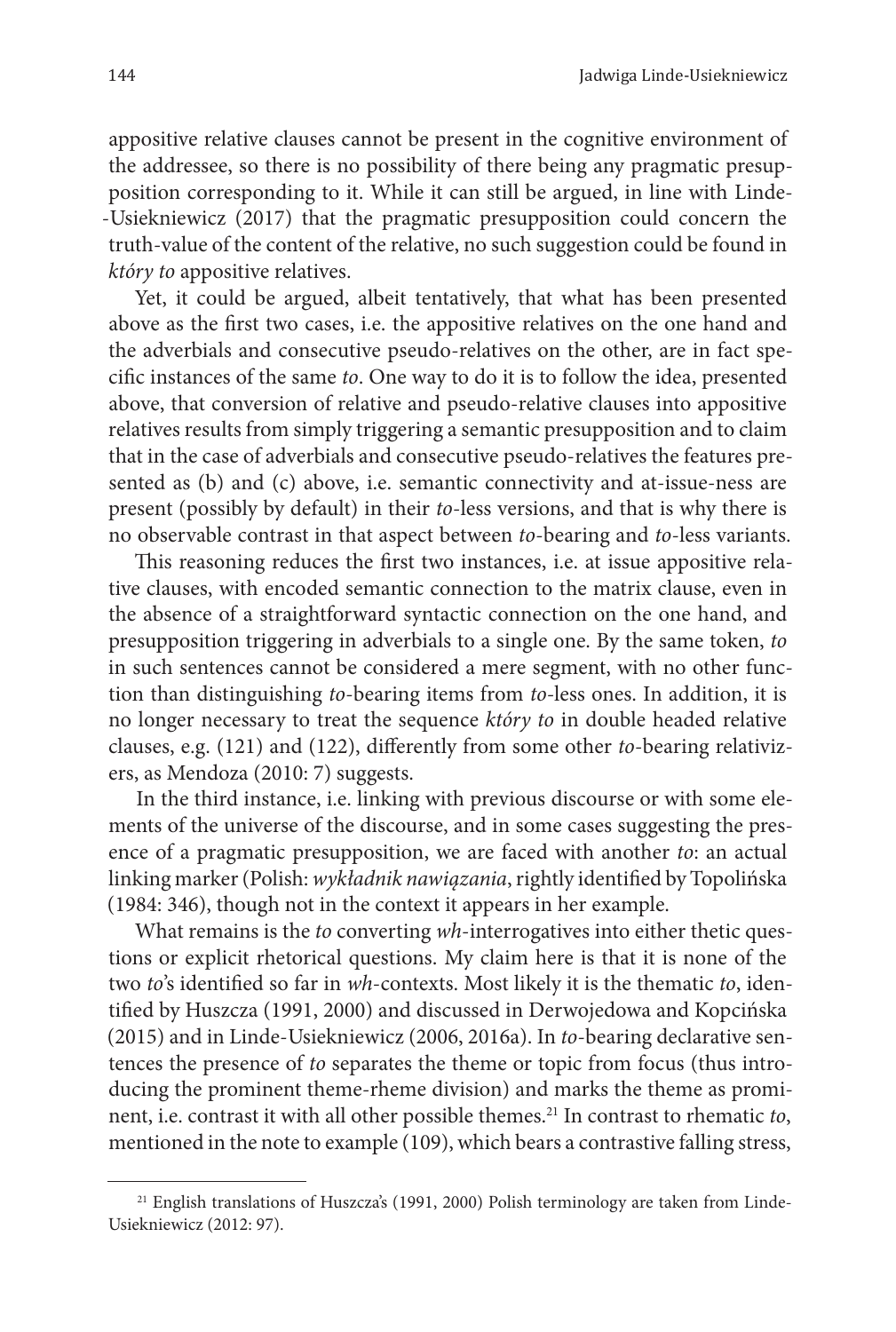the thematic *to* bears a contrastive rising pitch. A straightforward example of *to* bearing declarative sentence is provided in (125):

(125) *Charty to*[ ] *szybko biegają.* 'Greyhounds *do* run fast.'<sup>22</sup> (adapted from Linde-Usiekniewicz 2016a)

For the present, I can only offer formal and phonetic identity of *to* in rhetorical and thetic questions and *to* as a marker of prominent theme as an argument towards treating them as the same phenomenon. It is yet unclear how its presence helps to override the standard division between the rhematic *wh*word and thematic *datum quaestionis* part.

While the element *to* in thetic and rhetorical questions is a separate phonetic, stress-bearing word, it is not the case of appositive-presupposition triggering *to* and linking *to,* which both cliticize on the preceding relativizer, conjunction or interrogative word. The linking *to* can be considered a simple clitic (Halpern 2017), since it attaches to different kinds of words and most likely affects neither their syntactic nor their semantic properties.<sup>23</sup> By contrast, appositive *to* displays some of the features associated with affixes (Anderson 2005): their semantics is idiosyncratic and so is their distribution; for example they cannot be attached to *jaki* degree relatives to convert them into appositives and/or trigger the factitive presupposition, yet the derivational affix vs. clitic issue remains open. However, even if they are affixes (or actually post-fixes), there is no reason to postulate just the two different lexemes *który* and *który to*, but rather a series of *to*-less and *to-*bearing relativizers and conjunctions.

### References

Anderson Stephen (2005). *Aspects of the Theory of Clitics*. Oxford: Oxford University Press.

Bańko Mirosław (2013). Porada z dnia 5.12.2013. [https://sjp.pwn.pl/poradnia/haslo/ ktory-to;14742.htm, accessed August 12, 2018].

BUTTLER Danuta, KURKOWSKA Halina, SATKIEWICZ Halina (1971). *Kultura języka polskiego: zagadnienia poprawności gramatycznej* [Polish Grammar and Style: Grammatical Correctness]. Warszawa: Wydawnictwo Naukowe PWN.

<sup>&</sup>lt;sup>22</sup> The English translation is and approximation. In Linde-Usiekniewicz (2006) I argued that these sentences do not correspond to so called pseudo-cleft sentences. 23 Not all of them have been discussed in the present paper. The term *clitic* here is used in

a more general sense than it is done with reference to Polish, where the term is restricted to pronominal clitics and to person and number markers, which, as an anonymous reviewer rightly points out, following Witkoś (1998), do not have a fixed position in a sentence.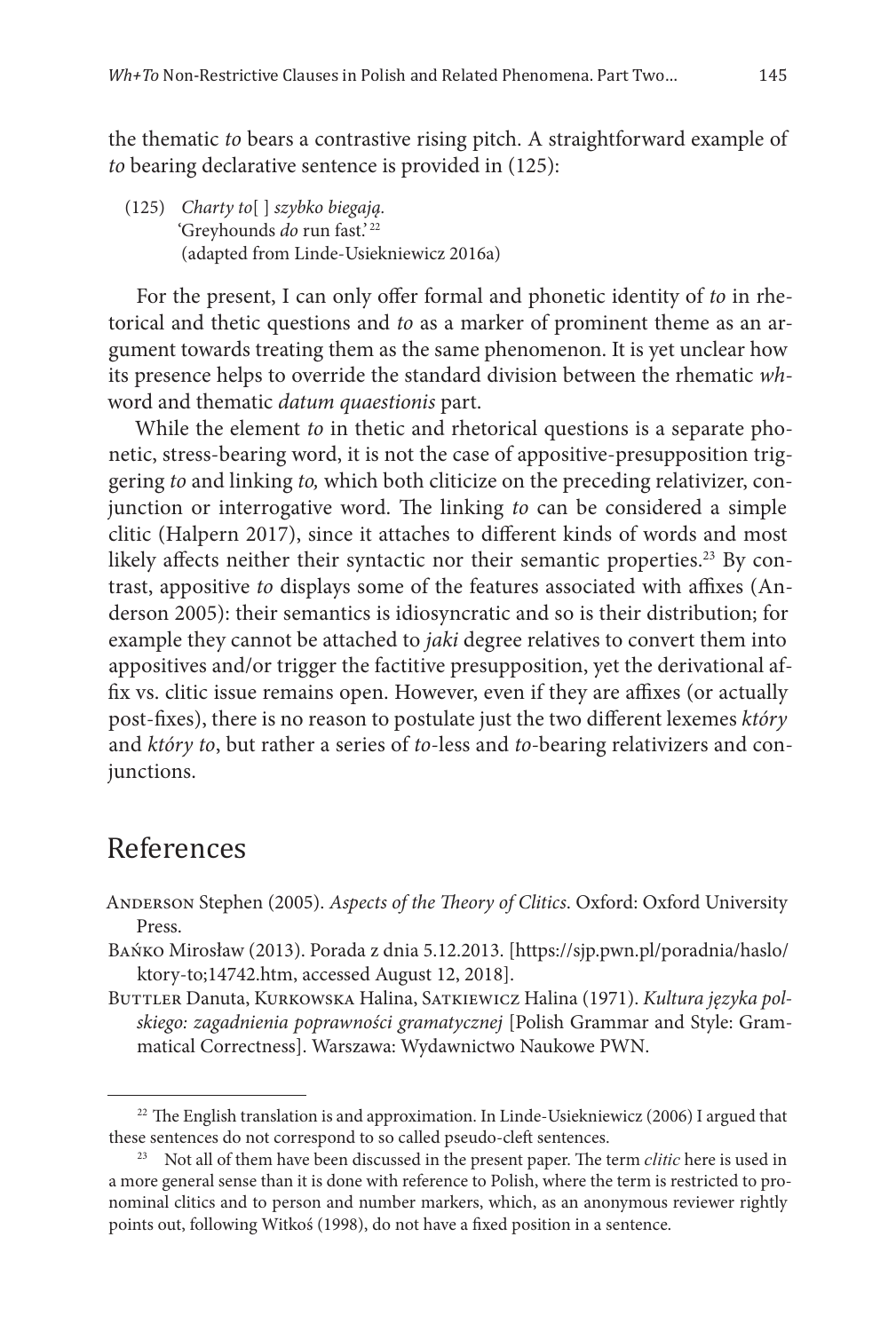- Cinque Guglielmo (*1996)*. The pseudo-relative and *acc*-*ing* constructions after verbs of perception. In *Italian Syntax and Universal Grammar*, 244–275, Cambridge: Cambridge University Press.
- Cinque Gugliemo (2008). Two types of non-restrictive relatives. In *Empirical Issues in Syntax and Semantics* 7, Olivier Bonami, Patricia Cabredo Hofherr (eds), 99–137. [http://www.cssp.cnrs.fr/eiss7/cinque-eiss7.pdf, accessed July 26, 2018].
- Citko Barbara (2016). Types of appositive relative clauses in Polish. *Studies in Polish Linguistics* 11 (3), 85–85.
- DERWOJEDOWA Magdalena, KOPCIŃSKA Dorota (2015). O tak zwanych podmiotach nienominalnych. *Poradnik Językowy* 2, 51–65.
- Dobaczewski Adam (2018). *Powtórzenie jako zjawisko tekstowe i systemowe. Repetycje, reduplikacje i quasi-tautologie w języku polskim.* [Iteration as a Textual and Systemic Phenomenon: Repetitions, Reduplications in Quasi-Tautologies in Polish], Toruń: Wydawnictwo Naukowe Uniwersytetu Mikołaja Kopernika.
- GROSU Alexander, LANDMAN Fred (1998). Strange relatives of the third kind. *Natural Language Semantics* 6 (2), 125–170.
- Guz Wojciech (2017). *Wh*-pronoun and complementizer relative clauses: Unintegration features in conversational Polish*. Studies in Polish Linguistics* 11(3), 1–26.
- Halpern Aaron L. (2017). Clitics. In *The Handbook of Morphology*, Andrew Spencer, Arnold M. Zwicky (eds.), 101–122, Oxford: Blackwell.
- Han Chung-hye (2002). Interpreting interrogatives as rhetorical questions. *Lingua* 112, 201–229.
- Huszcza Romuald (1986). Wykładniki uwydatnionego rematu zdania w języku polskim, japońskim, angielskim i wietnamskim*. Prace Filologiczne* XXXIII, 325–336.
- Huszcza Romuald (1991). Wykładniki uwydatnionego tematu zdania w języku polskim, japońskim, angielskim i wietnamskim. *Prace Filologiczne* XXXVI, 169–181.
- Huszcza Romuald (2000). Nie ma, żeby nie było o segmentalnych wykładnikach tematyczno-rematycznej struktury zdania w polszczyźnie. *Poradnik Językowy* 8, 1–8.
- Lauwers Peter, Willems Dominique (2011). Coercion: Definition and challenges, current approaches, and new trends. *Linguistics*, 49 (6),1219–1235.
- Levinson Stephen C. (1983). *Pragmatics.* Cambridge: Cambridge University Press.
- Levinson Stephen C. (2010). *Pragmatyka*. Warszawa: Wydawnictwo Naukowe PWN.
- LINDE-USIEKNIEWICZ Jadwiga (2006). On the relative depth of cleaving. In *La focalization dans les langues*, Hélène Wlodarczyk, André Wlodarczyk (eds.), 81–94. Paris: L'Harmattan.
- Linde-Usiekniewicz Jadwiga (2007). "Small clauses reconsidered" revisited: Not so small and not all alike, and far fewer*. Lingua Posnaniensis* 49,83–91.
- Linde-Usiekniewicz Jadwiga (2008). O pewnych interesujących własnościach wybranych analitycznych konstrukcji leksykalnych. In *Słowo – pojęcie – tekst* [Word – concept – text], Renata Grzegorczykowa, Krystyna Waszakowa (eds.), 255– 264. Warszawa: Wydawnictwa Uniwersytetu Warszawskiego.
- Linde-Usiekniewicz Jadwiga (2012). *From Conflict Through Compromise to Collaboration: Semantics, Syntax and Information Structure in Natural Languages*, Warsaw: Nakładem Wydziału Polonistyki.
- Linde-Usiekniewicz Jadwiga (2016a). Kłopoty z *to*. Na marginesie artykułu Magdaleny Derwojedowej i Doroty Kopcińskiej, *Poradnik Językowy* 8, 22–34.